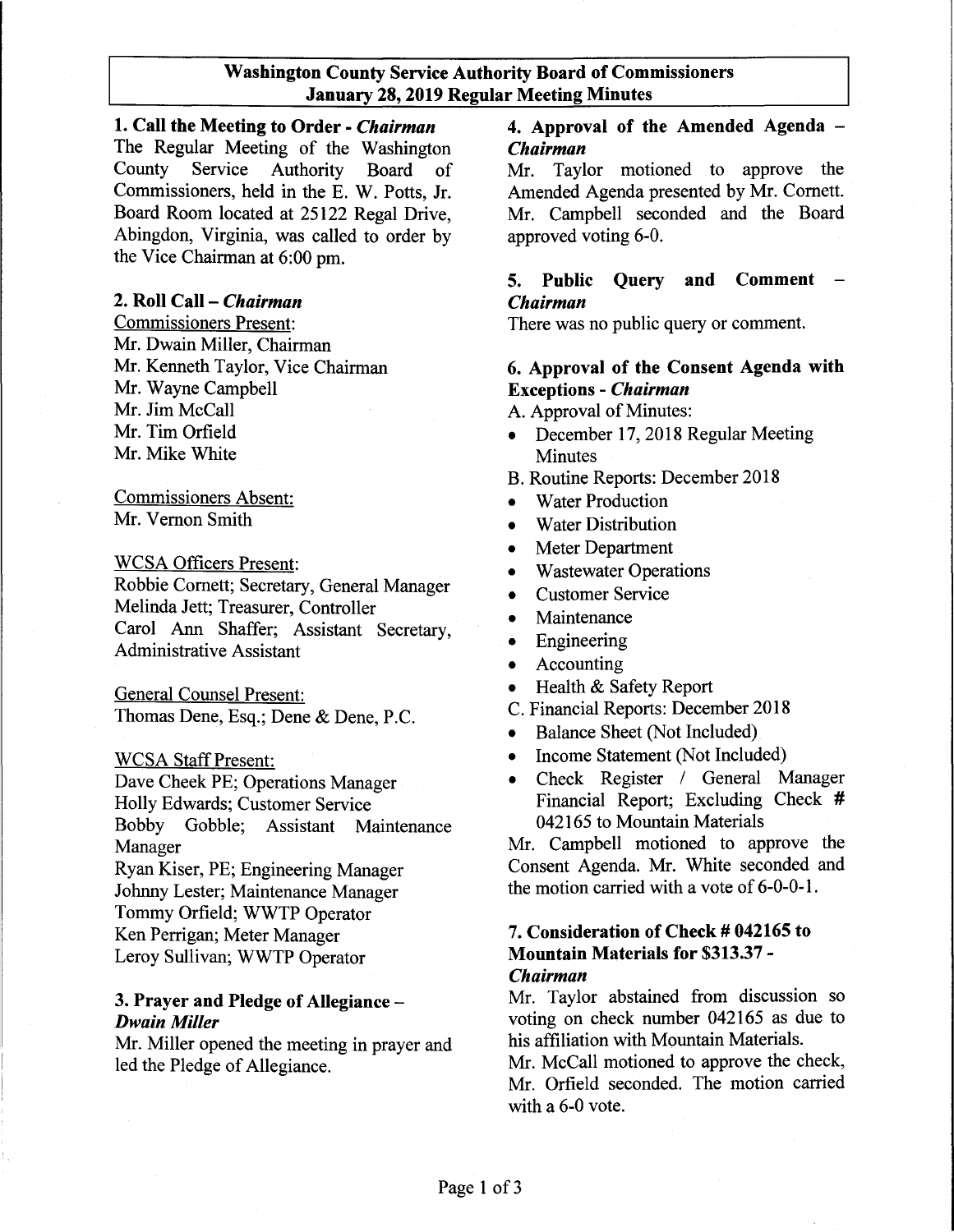### Washington County Service Authority Board of Commissioners January 28, 2019 Regular Meeting Minutes

#### 8. Legal Counsel Report and Update -*Thomas Dene*

Mr. Dene reminded the Commissioners the Financial Disclosure Agreements were due to Ms. Phillips by February 1,2019.

#### 9. Administration Report - *Robbie Cornett*

An outline of the Mr. Cornett's presentation is attached.

# 10. Water and Wastewater Construction **Projects Update –** *Ryan Kiser*<br>Mr. Kiser discussed th

Mr. Kiser discussed the attached presentation.

### 11. Operations Manager's Report and Update - *Dave Cheek, Tommy Orfield and Leroy Sullivan*

An outline of the report presented by Mr. Cheek is attached.

The presentation discussed by Mr. Orfield and Mr. Sullivan is also attached.

#### 12 Consideration of Task Order 1 to the General Engineering Services Agreement Between WCSA and Bennett Associates for the Screening System Upgrade at the Hall Creek Waste Water Treatment Plant *- Dave Cheek, Ryan Kiser*

Mr. Kiser discussed the attached presentation for Agenda Item 12.

Mr. Taylor motioned to accept Task Order 1 as recommended. Mr. White seconded and the motion carried with a unanimous Board vote.

#### 13. Consideration of Rich Valley Road Water system Project Bids and Funding-*Ryan Kiser*

Mr. Kiser's presentation regarding Agenda Item 13 is attached.

Mr. McCall abstained from discussions or voting on this Agenda Item as his employer; King Construction; bid on the job.

A motion to award Contract 1 to Little B Enterprises for \$2,040,213.85was made by Mr. Taylor; seconded by Mr. Campbell and approved by 5-0-1-1 Board vote. Mr. Campbell then made a motion to award Contract 2 for \$1,349,625 to McFall Excavating and WCSA funding the remaining shortfall totaling \$227,262.58. Mr. White seconded the motion and it carried with a 5-0-1-1 vote. Mr. White motioned to adopt the Resolution Providing Additional Funding for the Rich Valley Road Water Line Extension Project. Mr. Taylor seconded and the motion passed with a vote of 5-0-1-1.

#### 14. Consideration of Task Order No.1 between Washington County Service Authority and WRA for the Mill Creek Drinking Water Plant Environmental Health and Safety Evaluation - *Dave Cheek*

Mr. Taylor motioned to approve the Task Order as presented. Mr. Campbell gave a second to the motion. The Board unanimously approved voting 6-0.

#### 15. Closed Meeting -8:16 pm

Mr. Campbell moved that Board of Commissioners of the WCSA adjourn to Closed Meeting in accordance with the Virginia Freedom of Information Act,

- 1. Code of Virginia Section 2.2-3711 Paragraph (A) (7): Actual Litigation: Consultation with legal counsel and briefings by staff members pertaining to actual litigation, where such consultation or briefing in open meeting would adversely affect the negotiating or litigating posture of the WCSA, specifically involving the case of Washington County Service Authority v. Bundy, currently pending in the Circuit Court of Washington County, Virginia.
- 2. Code of Virginia Section 2.2-3711 Paragraph (A) (1):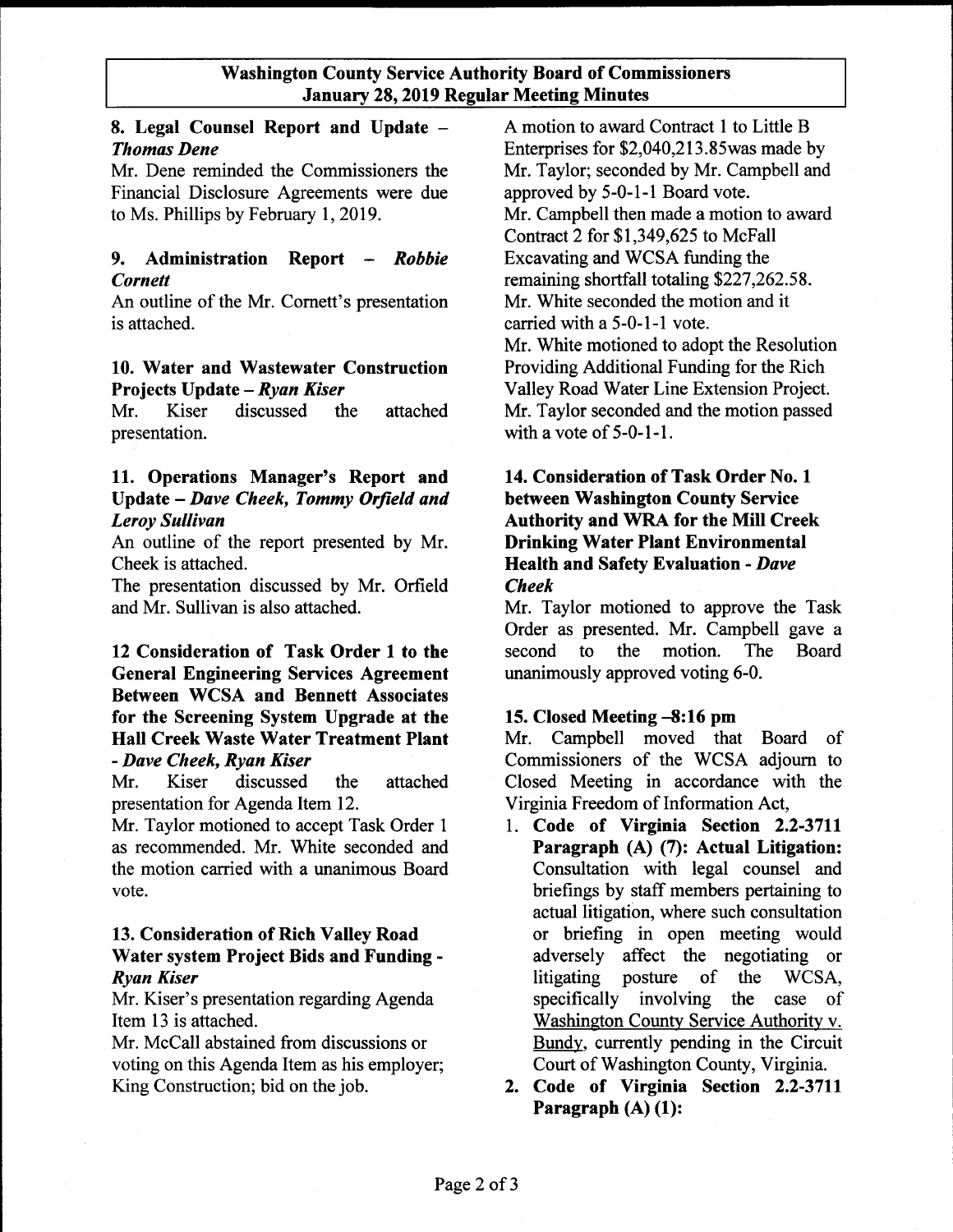#### Washington County Service Authority Board of Commissioners January 28, 2019 Regular Meeting Minutes

Discussion and consideration of the 17. Late Items - Chairman performance of specific employees of "I have one. It's a comment

General Manager Robbie Cornett, projects with the company I work for. Never Operations Manager Dave Cheek and once did I ask a question and didn't get an General Counsel Thomas Dene were answer and got it quick. He was a gentleman requested. and I wish him well and I still think he was a

#### 16. Motion to Open Meeting – 9:02 pm

Mr. Taylor moved the Board return to Open Session. Mr. McCall seconded and the Board approved voting 6-0-0-1.

Mr. Campbell read the following Certification of Closed Meeting:

Whereas, the Board of Commissioners of the Washington County Service Authority has convened a Closed Meeting on this date pursuant to an affirmative recorded vote and in accordance with the provisions of the Virginia Freedom of Information Act:

And Whereas, Section 2.2-3712 Paragraph D of the Code of Virginia requires a certification by this Authority that such Closed Meeting was conducted in conformity with Virginia law;

And Now, therefore, be it resolved that the Board of Commissioners of the Washington County Service Authority hereby certifies that to the best of each member's knowledge, (1) only public business matters lawfully exempted from open meeting requirements by Virginia law were discussed in the Closed Meeting to which this certification resolution applies, and (2) only such public business matters as were identified in the motion convening the Closed Meeting were heard, discussed or considered by the Board.

Aye by Mr. Campbell, Mr. Taylor, Mr. Miller, Mr. McCall, Mr. Orfield and Mr. Smith confirming no outside discussion took place other than Closed Meeting topics.

performance of specific employees of "I have one. It's a comment strictly from me<br>WCSA, and the resignation of a specific about Mark Osborne. Not only during WCSA, and the resignation of a specific about Mark Osborne. Not only during employee of WCSA.  $\qquad \qquad$  presentations here, I had the pleasure; out presentations here, I had the pleasure; out In addition to the Board the presence of here in the ditches, working on some Mr. White seconded and the Board approved great asset to this Authority." Mr. McCall voting 6-0-0-1.<br>asked that his comment be placed in public asked that his comment be placed in public record.

#### 18. Adjourn - 8:14 pm

Mr. Taylor made a motion to adjourn, Mr. White seconded and the Board approved voting  $6-0-0-1$ .

 $\sqrt{u} = M U$ 

Mr. Dwain Miller, Chairman

(  $\pm \pi$ 

Carol Ann Shaffer, Assistant Secretary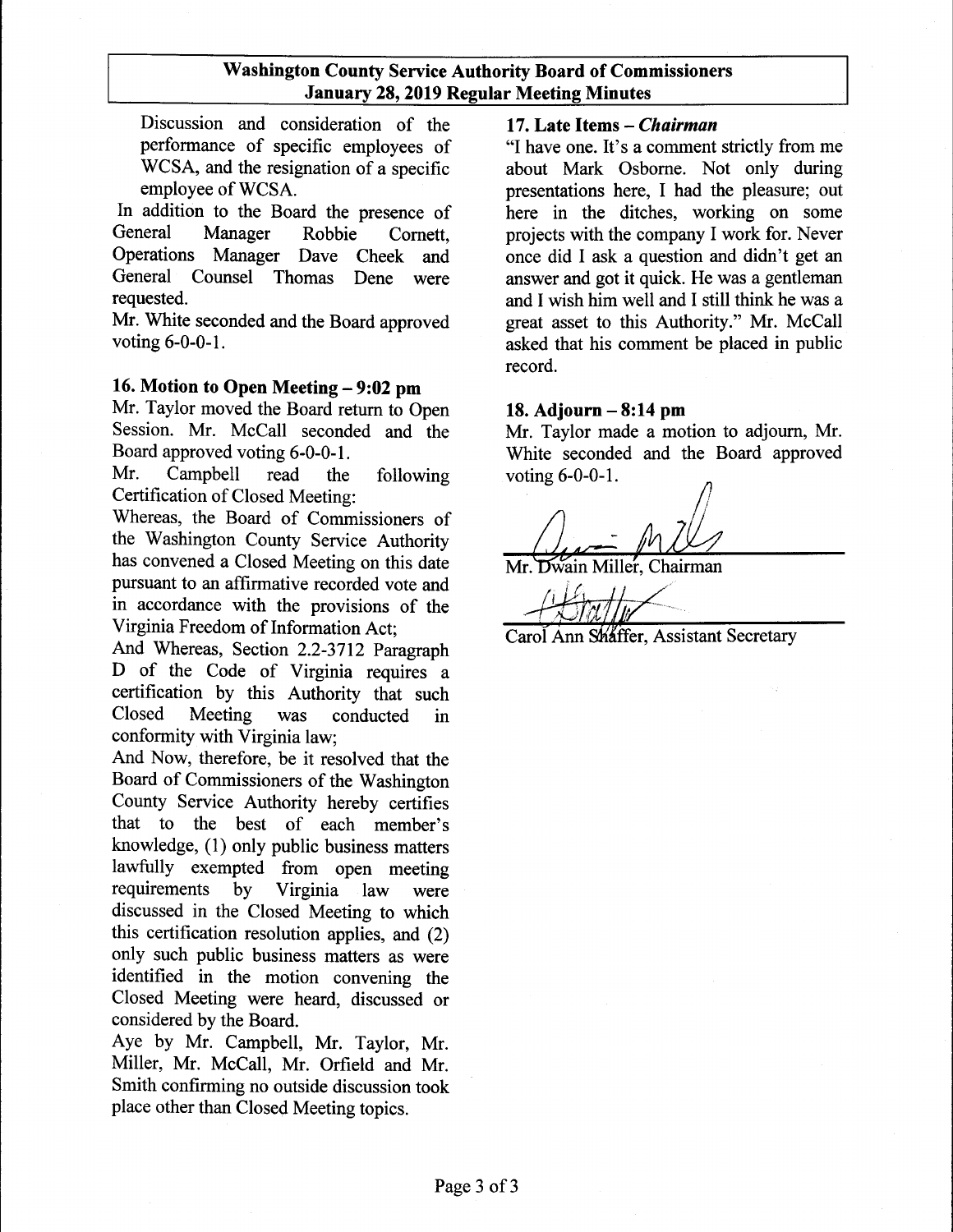#### **Administration Report**

January 28, 2019 Robbie Cornett

#### 2 **Institutional Knowledge &. Procedure**

- -Not documented in bylaws or other document (passed down)
- Board Member agenda items
	- •Board Member contacts the Chairman or General Manager
	- Board Member/Chairman and General Manager consider the appropriate place on the agenda
		- •Open Meeting
			- Public query and comment
			- •Specific agenda item
			- •late Item
	- •Closed Meeting

#### 3 **Institutional Knowledge &. Procedure**

- -Not documented in bylaws or other document (passed down)
- -Late Items

 $\mathbf{I} = \mathbf{I}$ 

- •Opportunity for
	- •Any item not on the agenda but needs attention before next meeting (Commissioner or General Manager)
	- •Post Closed Meeting business that needs attention before the next meeting (Commissioner or General Manager)
	- •Commissioner reports or questions or requests
	- •Opportunity for a Commissioner to share thoughts, questions or concerns and for the Board to Operate as a "unit" (i.e. a Board) while doing so

#### 4 **Institutional Knowledge &. Procedure**

- -Proposed: Standing Agenda Adjustment
- -"Commissioner Thoughts. Ouestions or Concerns" as an agenda item
	- •Chairman goes around the dais calling on Board Members to share any thoughts, questions or concerns they may have.
	- •While it may beclear when some thoughts, questions or concerns are to be raised during the meeting, some may not be therefore this provides that opportunity.
	- •Opportunity to promote an increased awareness of the governments business; especially if it is something that may lead to the exercise of resources or expenses or an eventual vote by the Board.
	- •Remember: Some things are exempt from disclosure therefore we would want to save those items for a Closed Meeting.

#### 5 **Veterans Memorial Park Foundation**

- Helped them with a meter in the normal course
	- •Previously, the Town had a meter on the property before and it was agreed that it would transfer

#### 6 **USDA Rural Development Requirement**

• Technical, Managerial and Financial Capacity - It is required that members of the Board of Directors, Council members, trustees, commissioners, and other governing members possess the necessary technical, managerial, and financial capacity skills to consistently comply with pertinent Federal and State laws and requirements. It is recommended members receive training within one year of appointment or election to the governing board, as well as a refresher training for all governing members on a routine basis. The content and amount of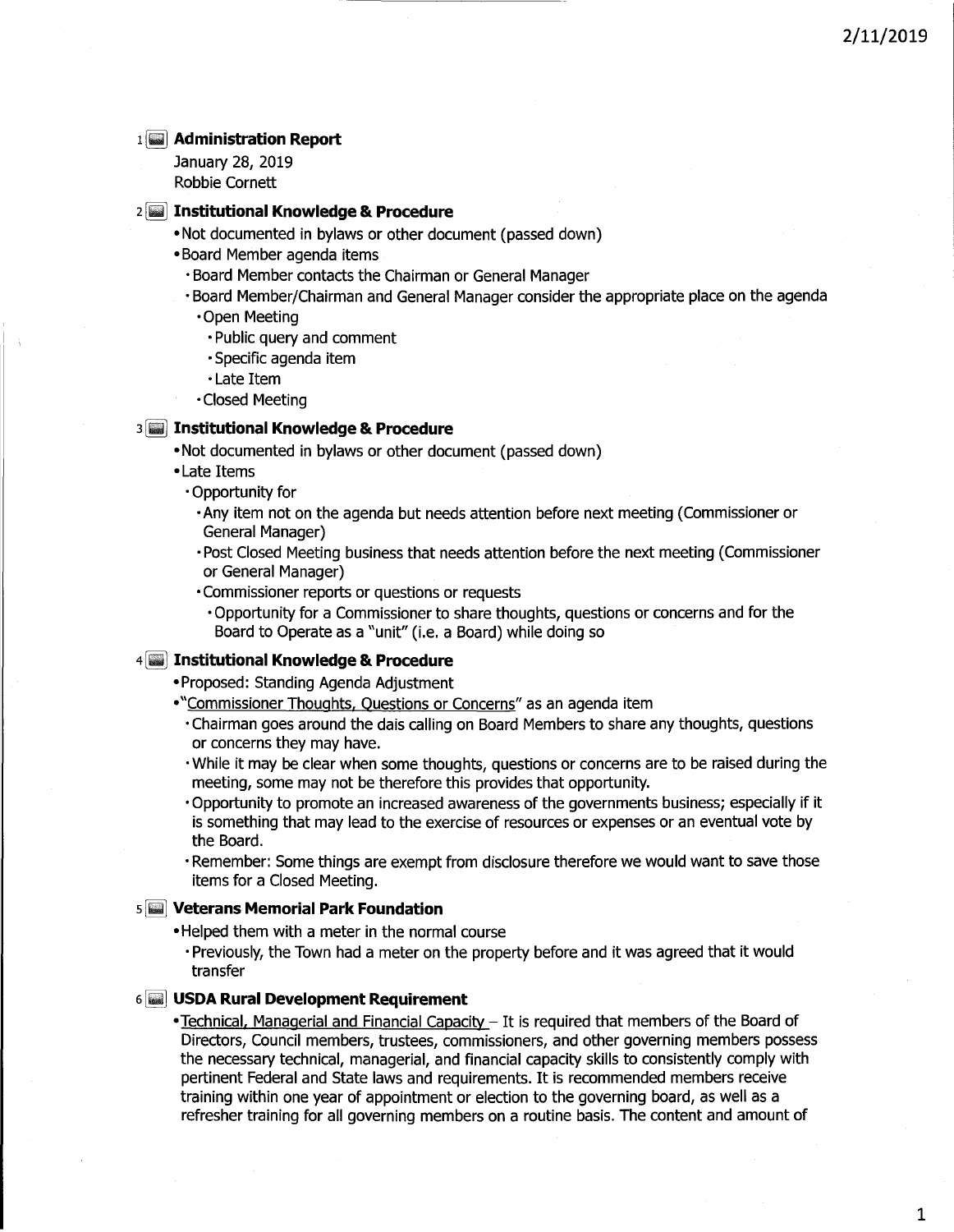training should be tailored to the particular needs of the particular individual and the utility system. Technical assistance providers are available to provide this training for your organization, often at no cost. You may contact Rural Development for information.

#### 7 **USDA Rural Development Requirement**

-Why?

•Don't know. Maybe cases such as Flint, Michigan (health costs est. @ \$458M); Pacific, Gas & Electric (48 lives/\$6.8B losses/2d time); Castlewood Water and Sewer Authority; BVUA and the like. Likely for financial reasons.

- -Trend
	- 'Two bills (SB 1430& SB 1431) in Virginia General Assembly right now which, if passed, would require elected Boards to receive Conflicts of Interest and Public Procurement Training
	- •2018- Tennessee General Assembly passes legislation requiring municipal and utility board members be trained by March 1, 2019. 12 hours of training within 12 months of election or appointment is required. Continuing education is also required.

#### 8 **USDA Rural Development Requirement**

- -Proposal
	- •Explore options with focus on quality and content
	- •Who is the trainer(s) and are they a good fit
	- •Does what they teach:
		- · Meet or exceed RDs minimum requirements
		- •Align with WCSA values (strategic planning)
		- •Meet expectations
		- •What doesthis board do (craft the training accordingly)

#### 9~ **Projects**

- Lee Highway Corridor
	- ,100% Preliminary Engineering Report
- Water Withdrawal Permit
	- •DRAFT Permit
- -Strategic Planning
	- •Foundations Workshop February 4,2019
- Rate, Fees and Charges
	- •DRAFT Model Review February 4, 2019
- -FYE 2018 Audit
	- •Board Presentation February 25, 2019
- -Administrative Building
	- •Lobby Improvements
	- •Security and Surveillance
- -Great Plains Software Upgrade
	- •December 2019

#### 10 **Projects Continued**

- -Aggregate Transfer
	- •February 2019
- Health Insurance Consultant
- Spring 2019 Procurement
- Health Insurance Benefits
	- •Summer 2019
- -Banking Services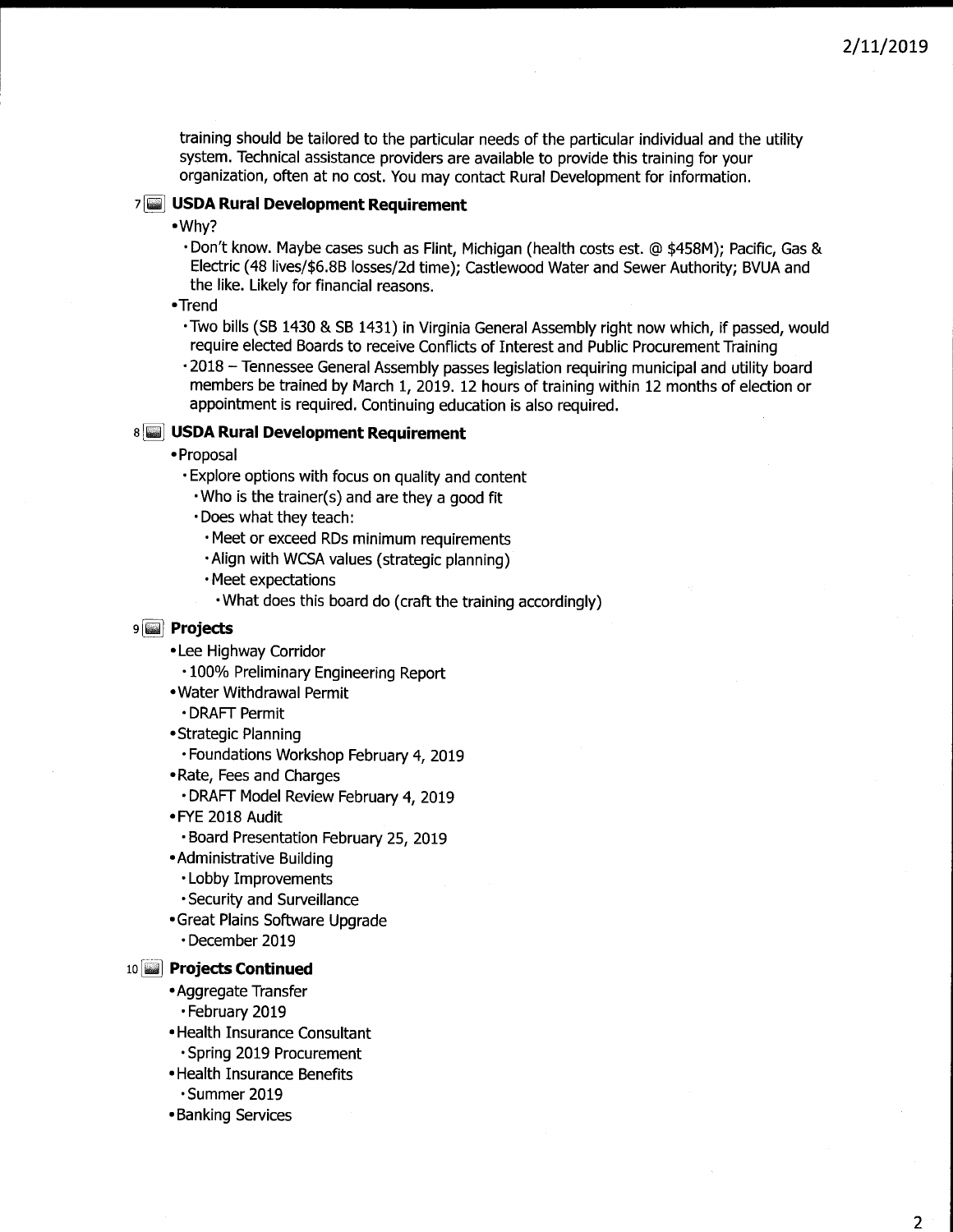•Fall 2019

## 11 **Health Insurance Over The Years**

- 12 **Looking Ahead**
	- •Lee Highway Corridor
	- •Water Withdrawal Permit
	- Strategic Planning
	- Rate, Fees and Charges
	- **·FYE** 2018 Audit
	- •Administrative Building
	- •Business Process Review
	- Health Consultant / Benefits
	- •Banking Services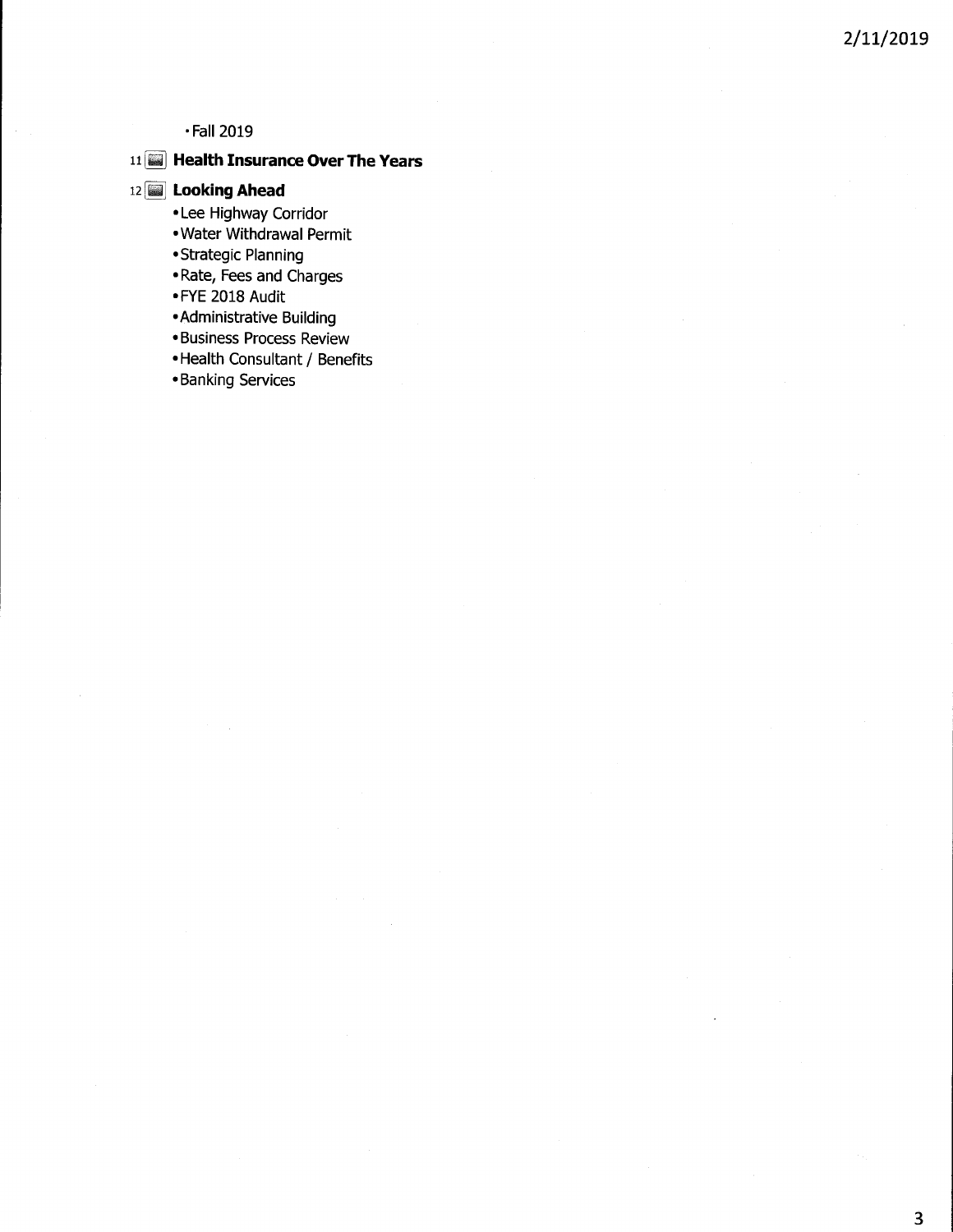### **Water Line Extension Projects**

Rattle Creek - Advertised - January 20<sup>th</sup> Pre-bid – February  $7<sup>th</sup>$ Bid Opening-February 21st.

 $Rich$  Valley Road - Received bids - December  $18<sup>th</sup>$ 

Staff will be presenting recommendation as part of Agenda Item 13.

Sugar Cove Road - Staff is finalizing plans to submit to VDH and is working with a pump representative on some design alternatives.

### **Water Line Extension Projects**

- Hidden Valley Phase 2-
- Staff is renewing purchase option agreement with landowner of proposed wellsite.
- Once the purchase option agreement is extended, WCSA will sign Contract with Barton Well Drilling
- Environmental permits and have been submitted to agencies.
- Staff has begun acquiring easements for the project. Obtained @ 35% of mainline and LMI easements.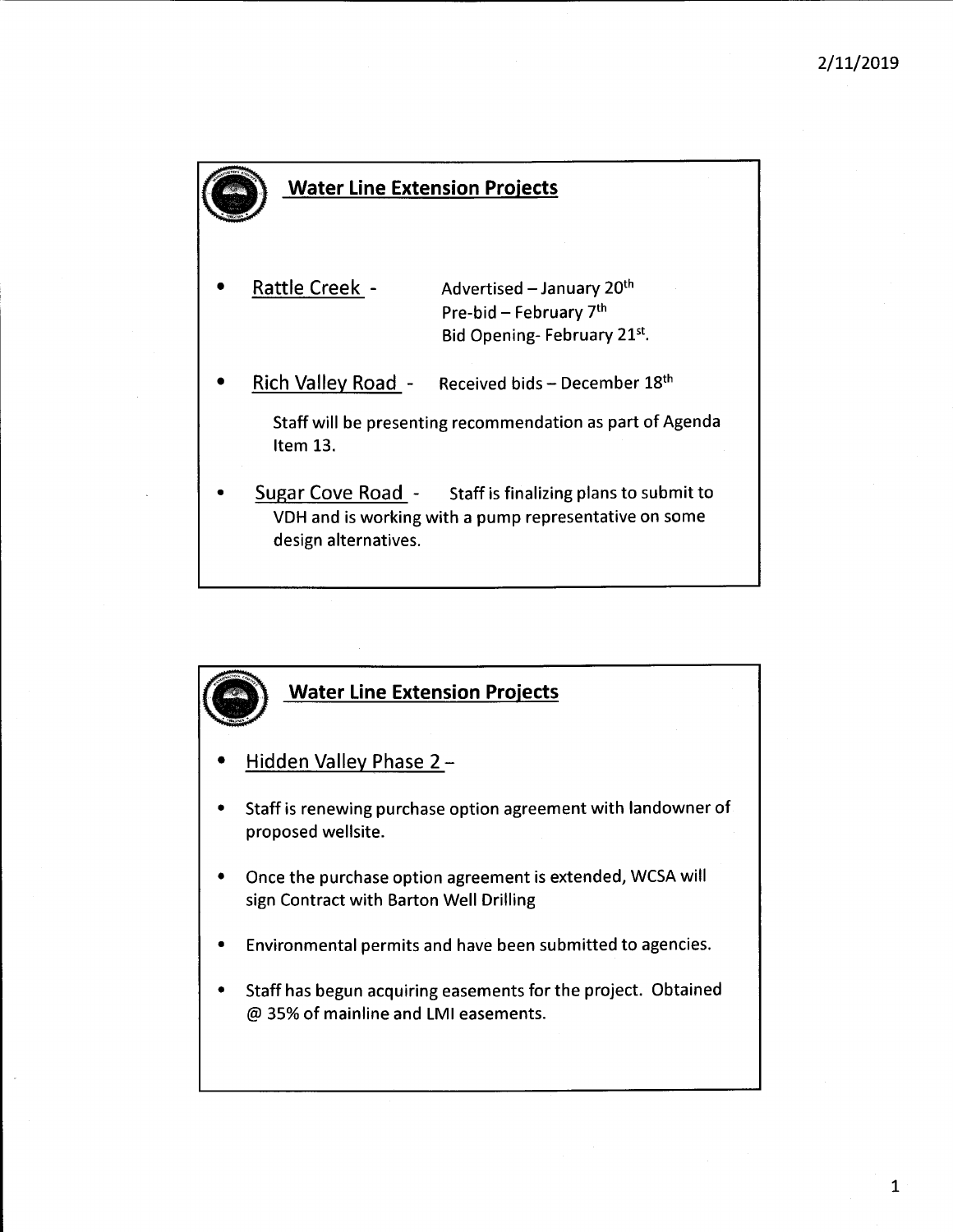

# **Water Line Extension Projects**

• Mendota and Archery Range Road/Mary's Chapel  $Road$  – Hurt and Proffitt have the PER ready to submit to Rural Development.

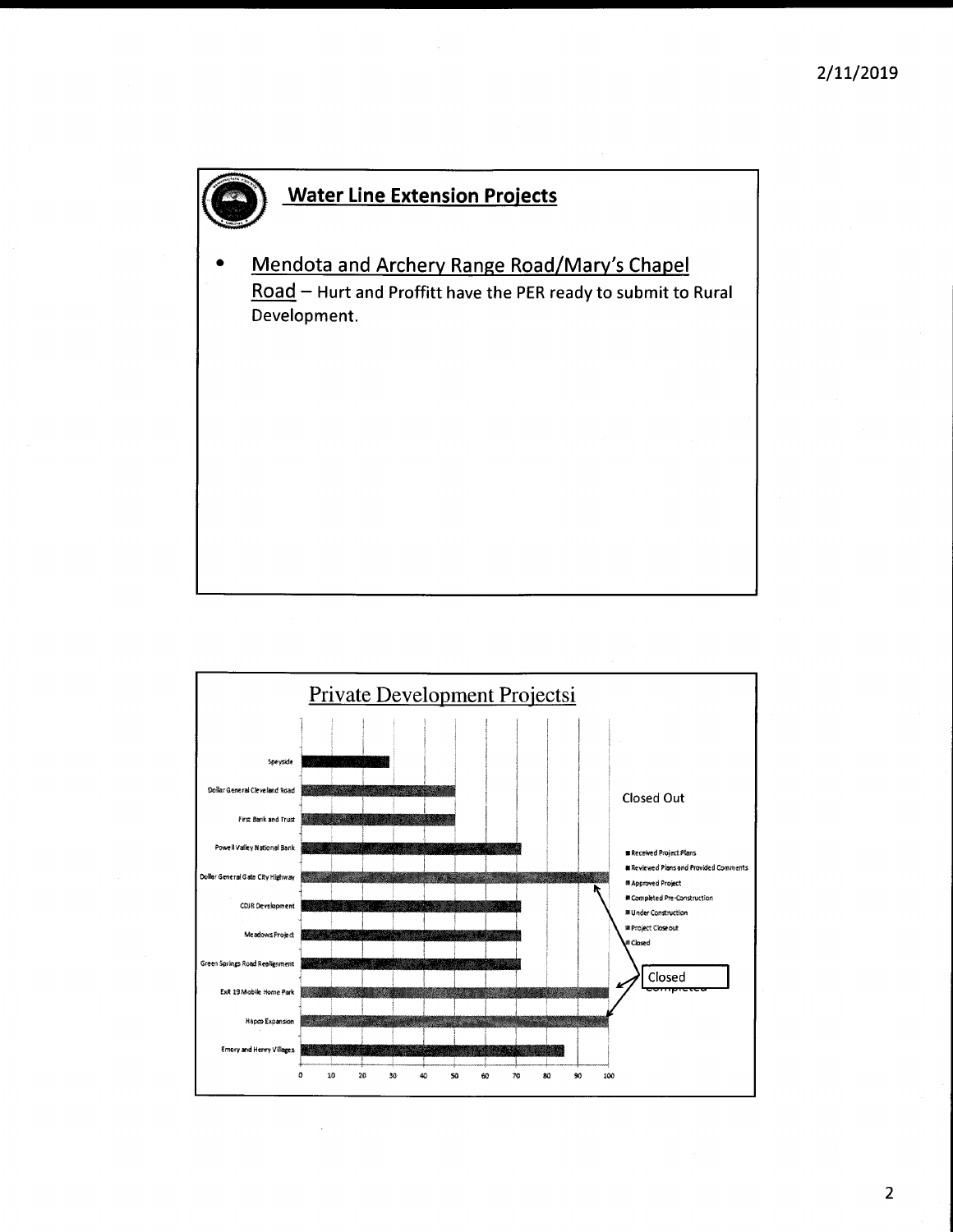#### **December 2018 Operational Update**

January 28, 2019

#### 2 **Discussion Items**

- ▶ People
- ~Safety
- Department Highlights
- Forward Looking Statement

#### 3 **safety**

- Working with VML (Eddie Shelton)
	- <sup>o</sup> OSHA
		- OSHA at a Glance Training at WCSA, Dec 20, 2018 (Try for Most Employees)
		- Advanced OSHA Certification Training in early 2019 for Supervisory Emp.
		- Working with Hands on Confined Space and Trench Safety Training in 2019

#### 4 **2018 December Water Production Highlights**

- ~Mill Creek
	- Mill Creek Plant Replacement
		- Built to Approved Plans and Specifications (Currently Less than 10 Change Orders)
			- Partial Substantial Completion Certificate Received by Owner from Engineer • Owner Requested Testing Verification from Engineer to Support Partial Completion Certificate
		- On Time (Currently Our Records show 241 days after Revised Completion Date (June1, 2018))
		- Owner has been generous with additional days
		- Owner Liability in Additional Project Administration and RPR Costs
		- TOC has Additional Water Costs
		- WCSA in lost revenue
	- On Budget
		- Currently Our Records show us to be about \$500,000 under budget for Project

#### 5 **2018 December Wastewater Process Highlights**

#### 6 **Forced Air Dried Sludge**

Presented By:

Tommy Orfield

&

Leroy Sullivan

#### 7 **2018 December Wastewater Headworks Process (Task Order)**

- ▶ 1) Engineer Reviews the Process
- ▶ 2) Engineer Brainstorms with WCSA Operators on Critical to Quality (CTQ) Items
- ▶ 3) Engineer reviews with WCSA
- 4) Engineer Prepares Bid Documents
- 5) WCSA Bids
- 6) WCSA Provides Project Management & Inspection
- ▶ 7) Engineer Provides QA/QC Documents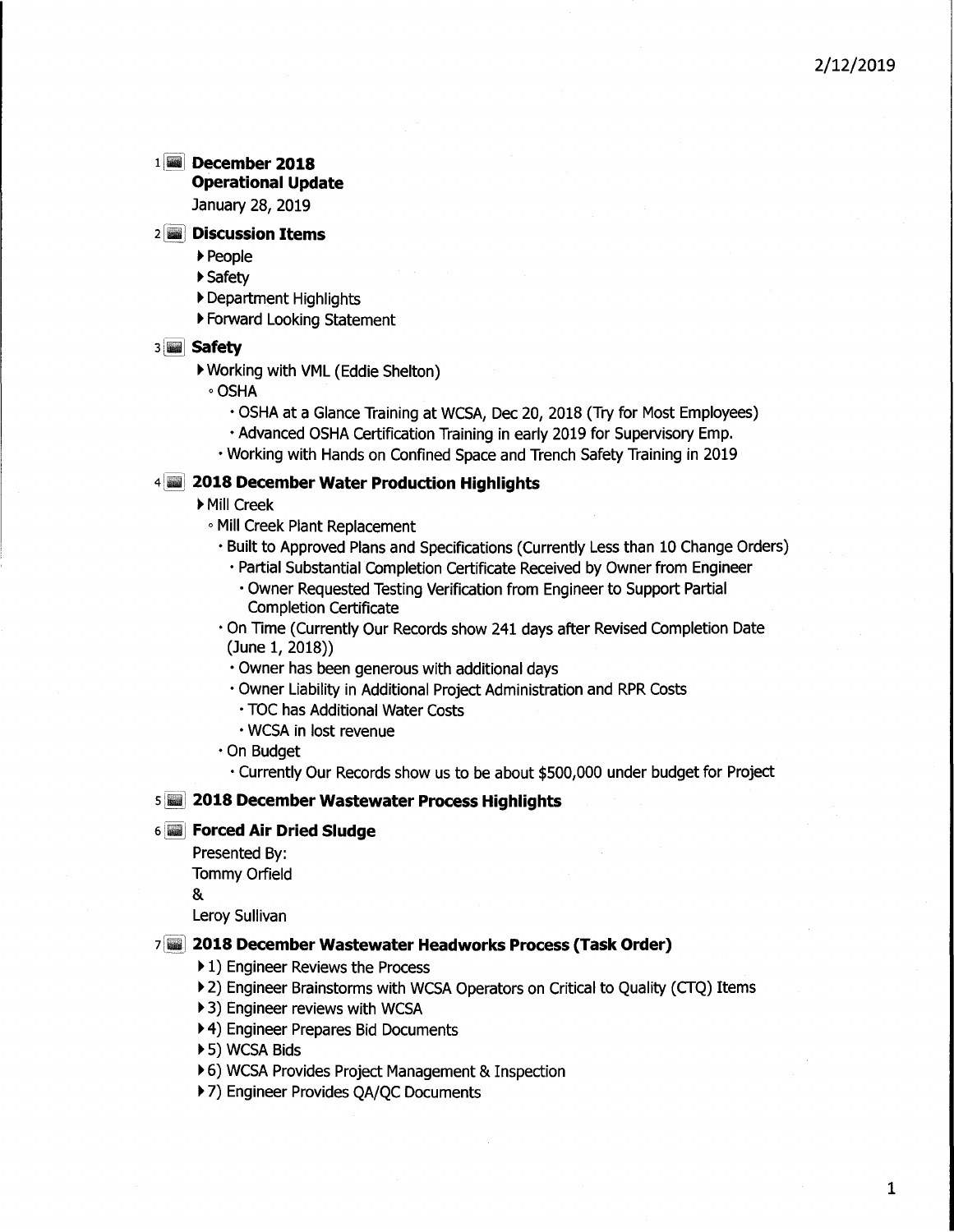#### ▶ 8) Engineer Audits WCSA for QA/QC Compliance

#### 8 **2018 December Distribution Highlights**

Providing Technical Support to SFI (Pump Replacement) and MFDWP Issues Cross Connection/Back Flow

#### 9 **2018 December Distribution Highlights**

#### 10 **2018 December Distribution Highlights**

#### 11 **2018 December Distribution Highlights**

- WCSA is in the Process of Identifying all of our Customers who meet the above Criteria.
	- o Then Quantify their hazard potential and work with them to comply with our approved plan
	- <sup>o</sup> Once we have a good understanding we will advise the Board of Commissioners of our Progress and Completion Dates

#### 12 **2018 December Metering Highlights**

- MeterReplacement, Very Large Project
- ▶ Signed Contract with UMS 2 Task Orders
	- o 1.1 Current Business Process and Technology Assessment \$53,450
- 02.1 AMI Solution Design \$120,900
- Kick Off Meetings held in January

#### 13 **2018 December Water Maintenance Highlights**

- Department Management
- <sup>o</sup> Really utilizing Planner to Maintain Assets
- <sup>o</sup> Engaging Crew Chiefs in Coverage

#### Routine Activities

- $\circ$  Leaks 30 (2015 Avg. 30)
- $\cdot$  Main Line Breaks 3 (2015 Avg. 6)
- $\circ$  After Hours Responses 45 (2015 Avg. 38) (See Overtime)

· After Hours Responses a Target Area for Improvement

#### ~Costs

- <sup>o</sup> Preventive Maintenance
	- Mobile EqUipment
	- Tanks
	- Pump Stations
	- Fire Hydrants

#### 14 **2018 October Water Maintenance Planner Activities**

The WCSA Board of Commissioners approved WCSA converting a position to planner. WCSA advertised both internally and externally for this position. An internal candidate, Randall Mitchell was offered and accepted the position.

Randall is heavily involved with taking more complex jobs and breaking them down into manageable pieces, obtaining approvals, procuring materials and helping the team complete the task.

Randall is focused on WCSA maintaining our assets with minimal costs.

#### 15 **2018 October Water Maintenance**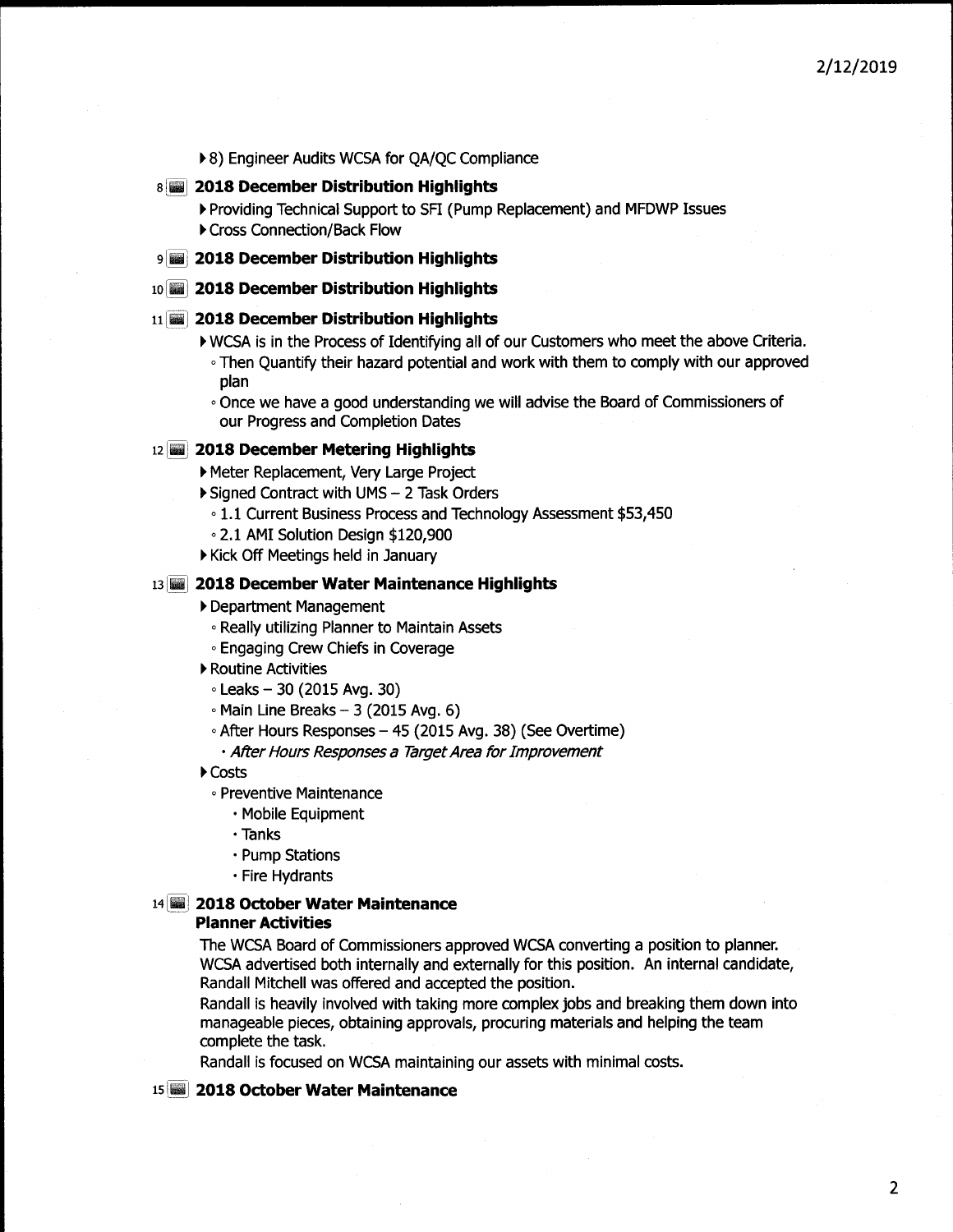#### **Planner Activities**

- 16 **2018 October Water Maintenance Planner Activities**
- 17 **2018 October Water Maintenance Planner Activities**
- 18 **Monthly We are Tracking Under Budget**
- 19 **Year to Date we are Tracking Under Budget**

#### 20 **Forward Looking Statement**

- Customer Relationships
	- <sup>o</sup> Fire Departments
	- Hydrants & Training Well in Progress
	- <sup>o</sup> Water& Sewer Customers
	- More Customer Engagement at Time of Contact
		- Door Hangers
- ~Quality
- <sup>o</sup> System Pressure/Flow Variations as Detected During Hydrant Stress Tests
- ~Costs
	- <sup>o</sup> Production Costs (Water Loss and I&I)
	- <sup>o</sup> Continue to work with all Departments to reduce Non Revenue Activities (NRA)
	- o Hydrants as a Device to "Stress Test" our Water Delivery System to identify Problems Early
	- **Construct Hydraulic Grade lines in our GIS to aid in Troubleshooting and Early Detection**
	- o Work with Engineering/Operations on How to Work Together to Obtain the Most Value in our Construction Projects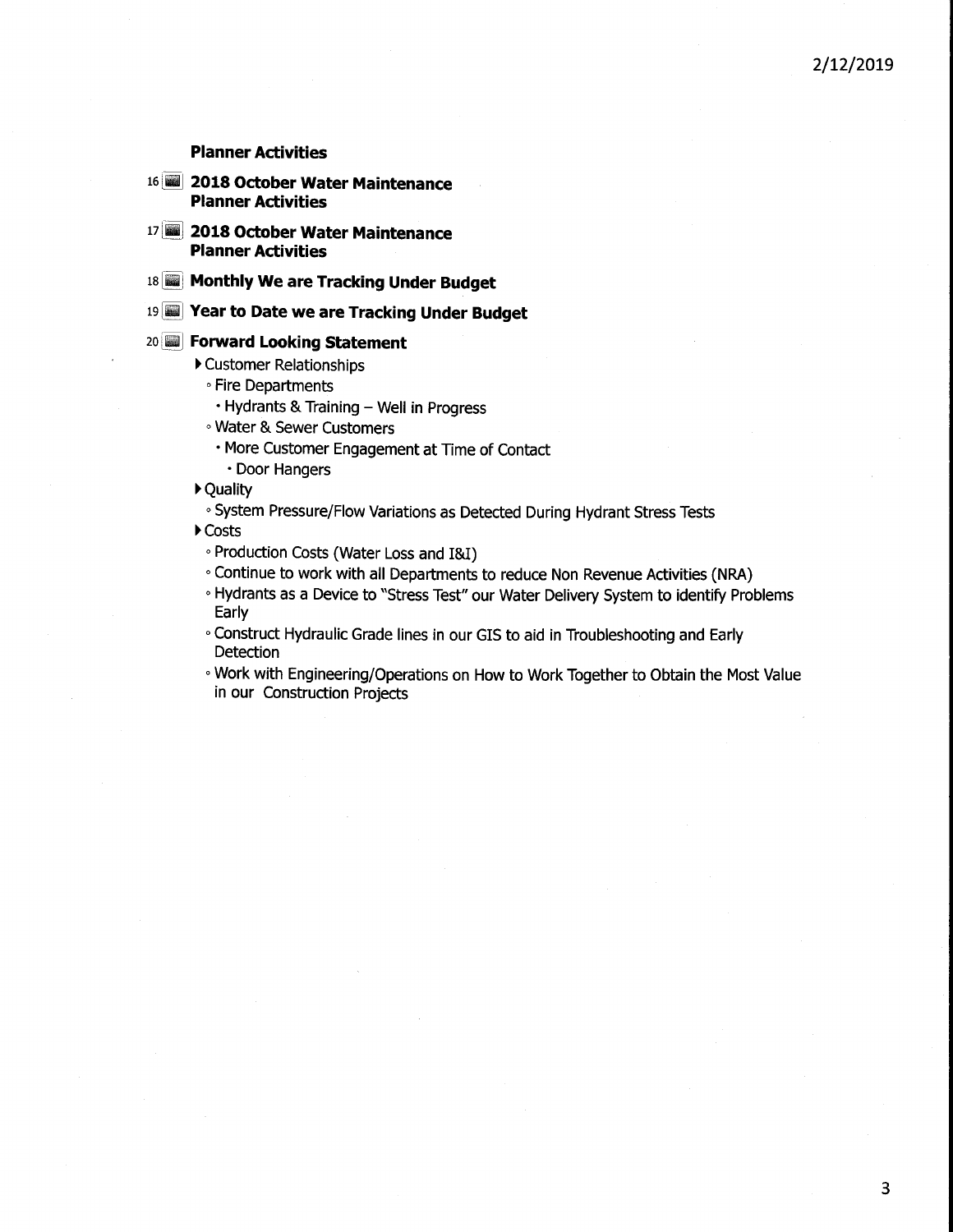

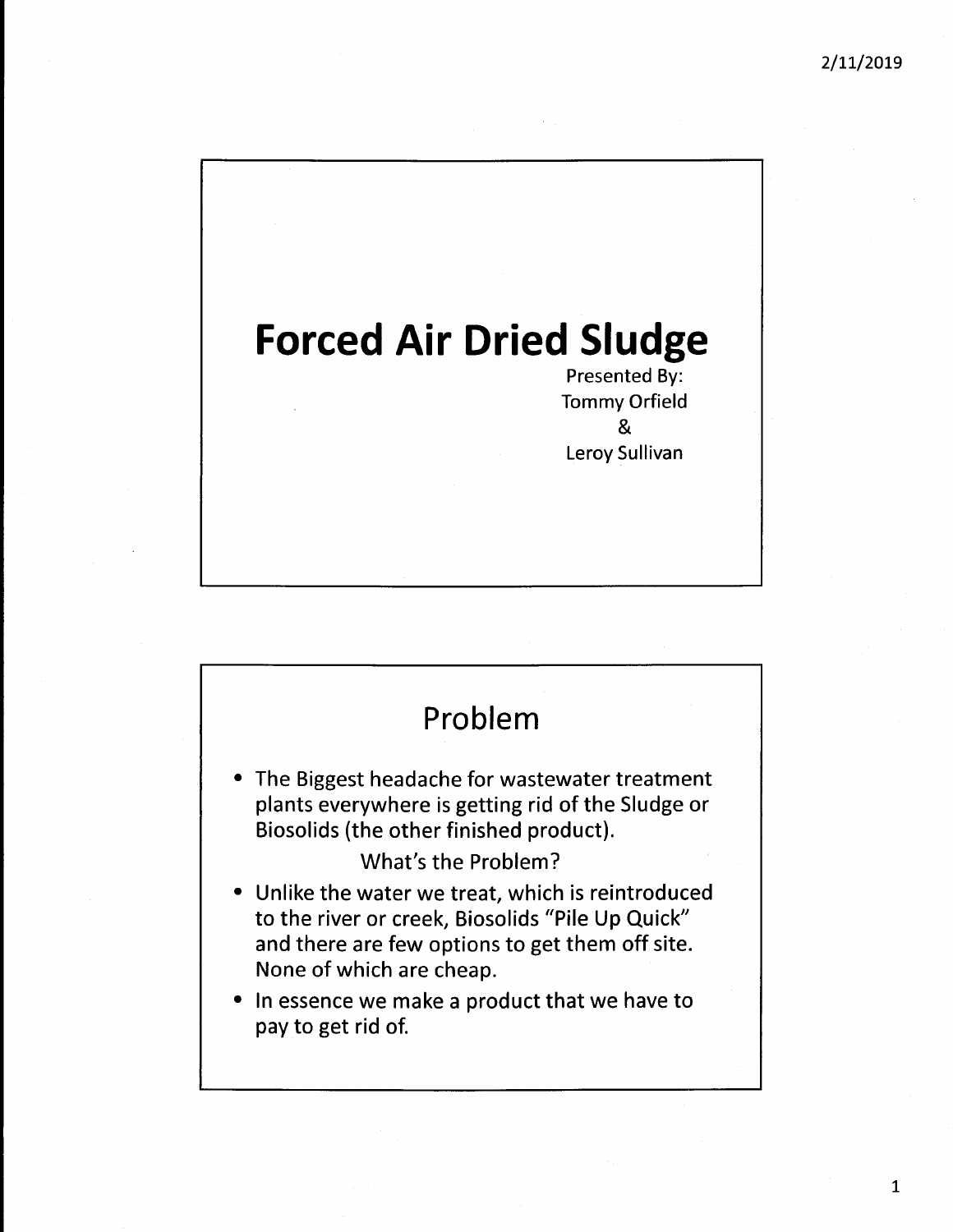# **The Problem Cant.**

- The Dewatering of Sludge is a treatment step almost everywhere you go. Here is a summary of the Process.
	- Sludge is pumped out of the process to separate tanks called Digesters.
	- After digestion we are ready to dewater.
	- $-$  Dewatering starts with the addition of a coagulant, this causes the solids to clump together releasing water as a result.

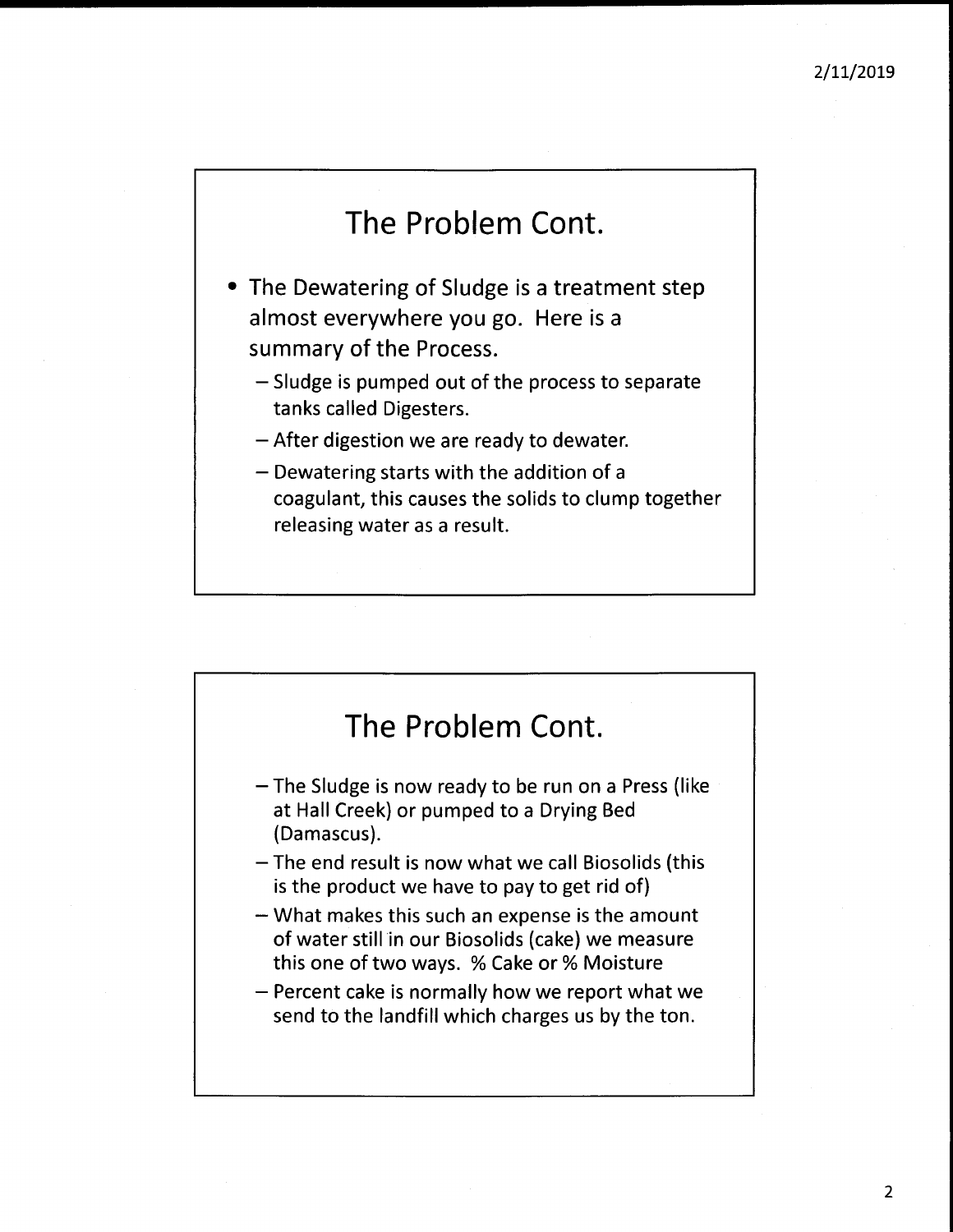

- Percent Cake  $-$  The actual amount of solids we are getting rid of when we haul.
- Percent Moisture The amount of water still left in the Biosolids we haul.

These Two go hand in hand, if you know one you can get the other simply by subtracting from 100 because...

Percent Cake <sup>+</sup> Percent Moisture =100%

• Example: 20% cake contains 80% moisture.

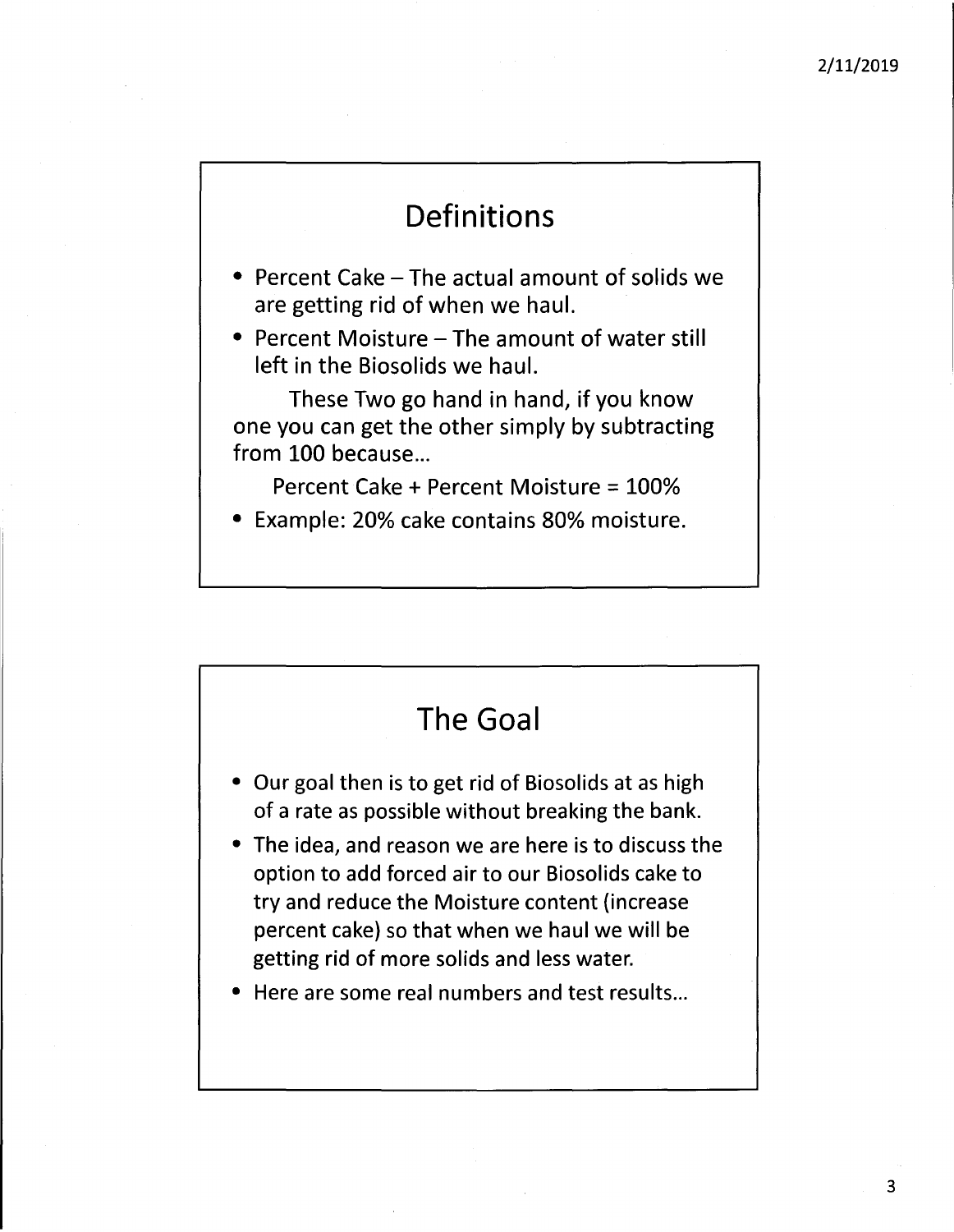

• Damascus Haul to landfill

 $-$  Cost for 10.16 Tons @ \$42.70 per ton = \$433.83

 $-$  Pickup & Admin Fees and Rental  $=$  \$273.58

 $-$  Total  $=$  \$707.41

• So here is what we did...

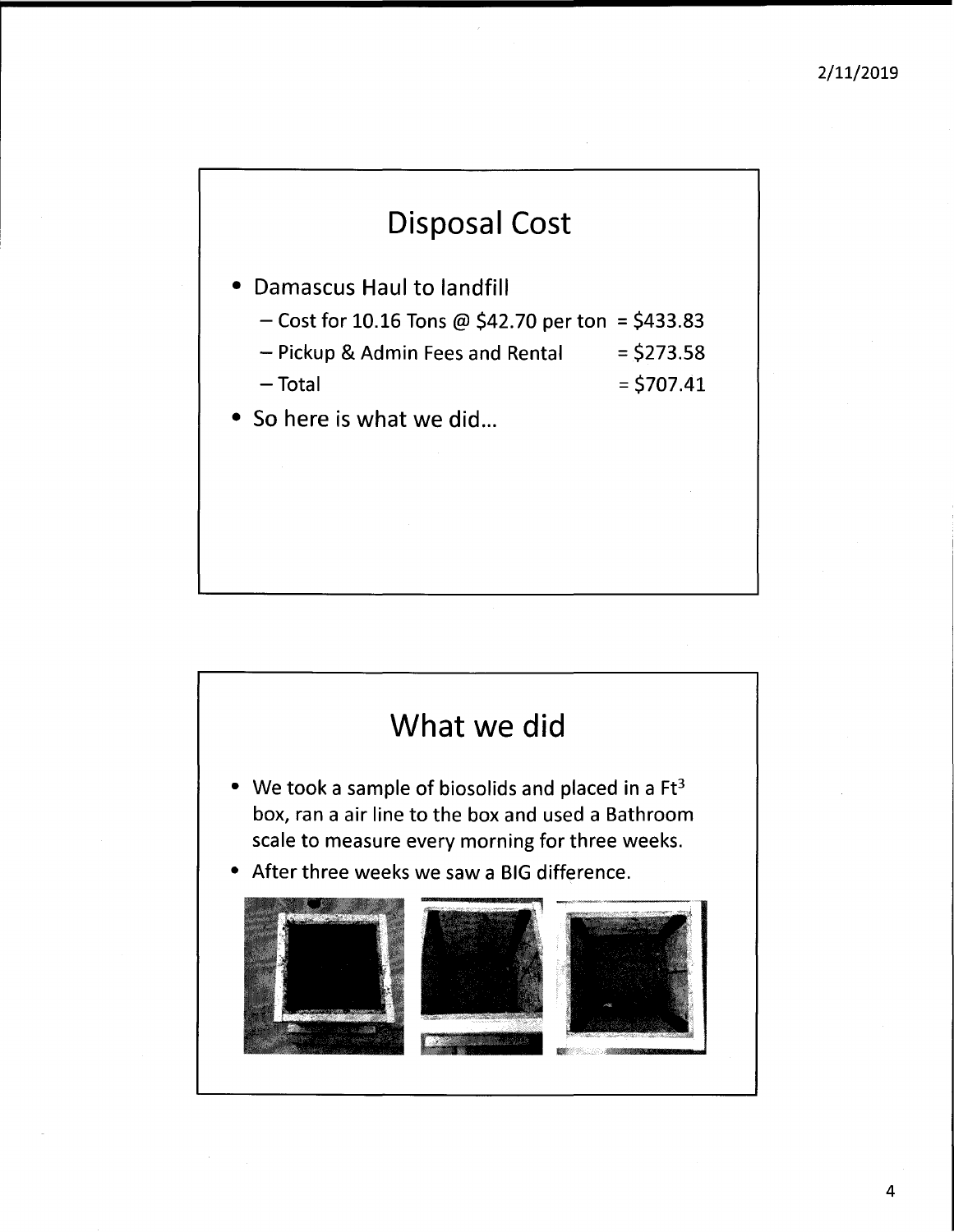



5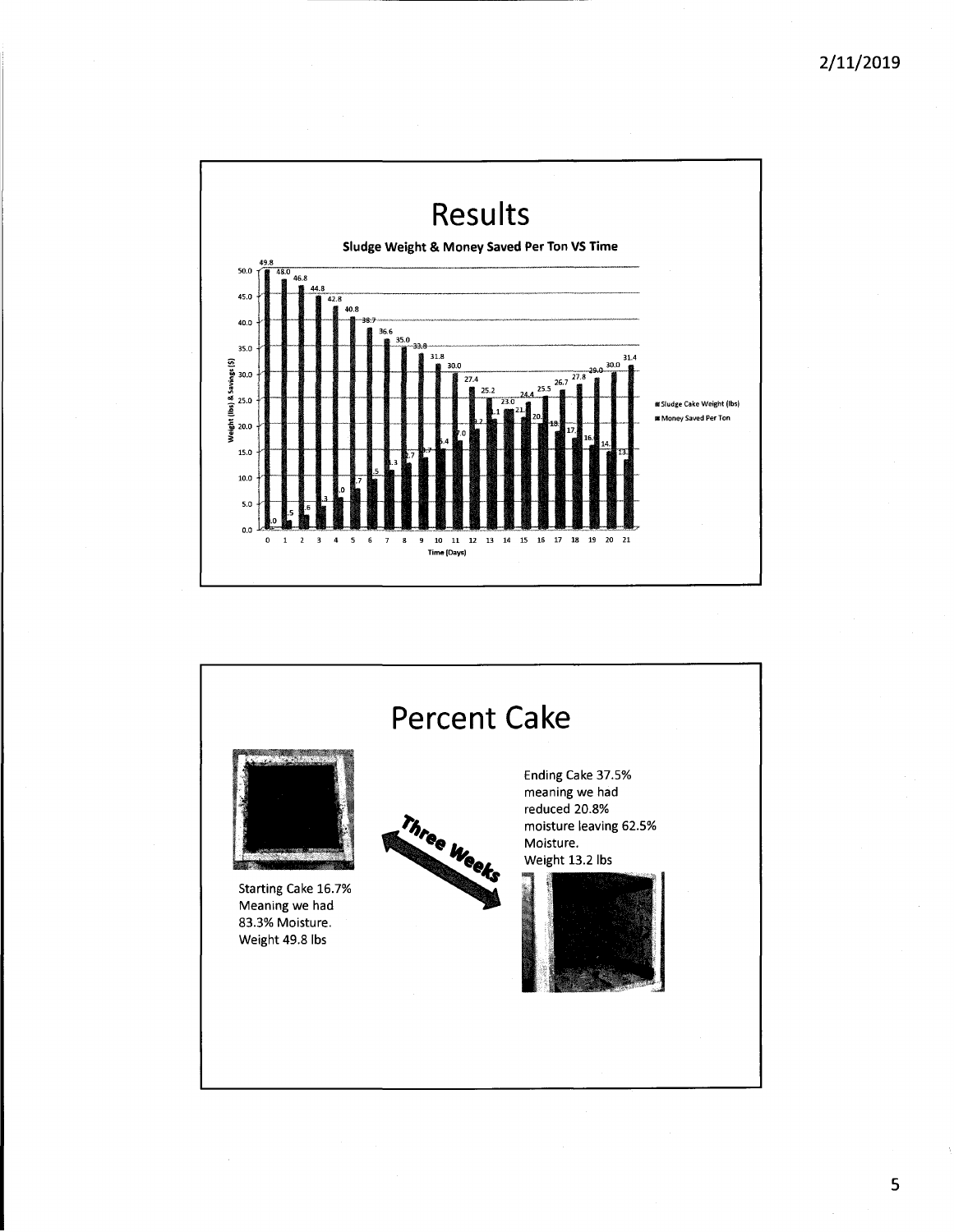

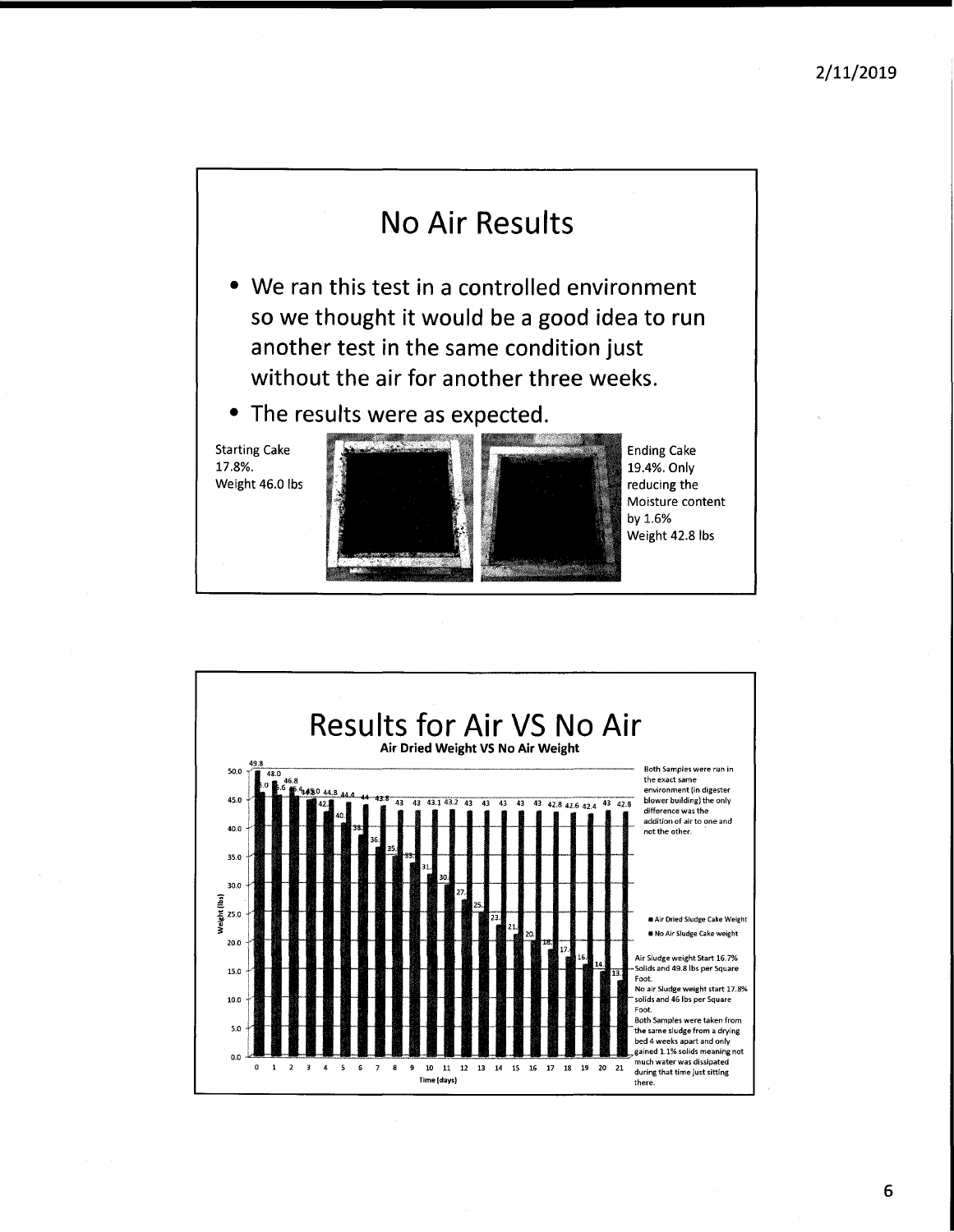|                                                    |                    |                             |                 |                         |                   | Data for Biosolids with Air                 |            |                         |                     |                      |
|----------------------------------------------------|--------------------|-----------------------------|-----------------|-------------------------|-------------------|---------------------------------------------|------------|-------------------------|---------------------|----------------------|
|                                                    |                    |                             |                 |                         |                   | Drying Sludge Cake with Blower Trial        |            |                         |                     |                      |
| Location:                                          | <b>Hall Creek</b>  |                             | Starting %cake: | 16.70%                  |                   | Start Date:                                 | 12/6/2018  |                         |                     |                      |
| Box Weight (lbs)<br><b>Box + Sludge Cake (lbs)</b> |                    | 16.2<br>66.0                | Ending % cake:  | 37.50%                  |                   | End Date:                                   | 12/20/2018 |                         |                     |                      |
| Sample #                                           | Total Weight (lbs) | Sludge Cake Weight<br>(lbs) | Time [hours]    | <b>Days</b>             | % Reduction (lbs) | Water dissipated (Ibs) Cubic Feet per 1 Ton |            | Price per Cubic<br>Foot | Money Saved Par Ton | Calculated %<br>Cake |
| $\mathbf{I}$                                       | 66.0               | 49.8                        | $\mathbf{0}$    | $\mathbf{D}$            | $\mathbf{o}$      | 0.0                                         | 40.2       | 1.06                    | 0.0                 | 16.7                 |
| $\overline{\mathbf{z}}$                            | 65.6               | 49.4                        | 4               |                         | 0.8               | 0.4                                         | 40.5       | 1.05                    | 0.3                 | 16.9                 |
| $\overline{\mathbf{3}}$                            | 64,6               | 48.4                        | 17              |                         | 2.8               | 1.4                                         | 413        | 1.03                    | 1.2                 | 17.4                 |
| $\ddot{\phantom{a}}$                               | 64.4               | 48.2                        | 21              |                         | 3.2               | 1.6                                         | 41.5       | 1.03                    | 1.4                 | 17.5                 |
| 5.                                                 | 64.2               | 48.0                        | 24              | $\mathbf{1}$            | 3.6               | 1.8                                         | 41.7       | 1.02                    | 1.5                 | 17.6                 |
| *Average                                           | 63.0               | 46.8                        | 48              | $\overline{2}$          | 6.0               | 3.0                                         | 42.7       | 1.00                    | 2.6                 | 18.2                 |
| *Average                                           | 61.0               | 44.8                        | 72              | $\overline{\mathbf{3}}$ | 10.0              | 5.0                                         | 44.6       | 0.96                    | 4,3                 | 19.2                 |
| 6                                                  | 59.2               | 43.0                        | 94              |                         | 13.7              | 6.8                                         | 46.5       | 0.92                    | 5.8                 | 20.2                 |
| $\mathbf{z}$                                       | 59.0               | 42.8                        | 96              | $\ddot{4}$              | 14.1              | 7.0                                         | 46.7       | 0.91                    | 6.0                 | 20.3                 |
| s                                                  | 58.6               | 42.4                        | 101             |                         | 14.9              | 7.4                                         | 47.2       | 0.91                    | 6.3                 | 20.5                 |
| 9                                                  | 57.0               | 40.8                        | 117             | 5.                      | 18.1              | 9.0                                         | 49.0       | 0.87                    | 7.7                 | 21.3                 |
| 10                                                 | 54.9               | 38.7                        | 145             | 6                       | 22.3              | 11.1                                        | 51.7       | 0.83                    | 9.5                 | 22.3                 |
| 11                                                 | S <sub>2.8</sub>   | 36.6                        | 171             | $\mathcal{I}$           | 26.5              | 13.2                                        | 54.6       | 0.78                    | 11.3                | 23.4                 |
| 12                                                 | 51.2               | 35.0                        | 193             | $\bf8$                  | 29.7              | 14.8                                        | 57.1       | 0.75                    | 12.7                | 24.2                 |
| *Average                                           | 50.0               | 33.8                        | 217             | $\mathbf{9}$            | 32.1              | 16.0                                        | 59.2       | 0.72                    | 13.7                | 24.8                 |
| *Average                                           | 48.0               | 31.8                        | 241             | 10                      | 36.1              | 18.0                                        | 62.9       | 0.68                    | 15.4                | 25.8                 |
| 13                                                 | 46.2               | 30.0                        | 264             | $11\,$                  | 39.8              | 19.8                                        | 66.7       | 0.64                    | 17.0                | 26.8                 |
| 14                                                 | 43.6               | 27.4                        | 288             | 12                      | 45.0              | 22.4                                        | 73.0       | 0.58                    | 19.2                | 28.1                 |
| <b>15</b>                                          | 41.4               | 25.2                        | 312             | 13                      | 49.4              | 24.6                                        | 79.4       | 0.54                    | 21.1                | 29.2                 |
| 16                                                 | 39.2               | 23.0                        | 336             | 14                      | 53.8              | 26.8                                        | 87.0       | 0.49                    | 23.0                | 30.3                 |
| 17                                                 | 37.6               | 21.4                        | 350             | 15                      | \$7.0             | 28.4                                        | 93.5       | 0.46                    | 24.4                | 31.1                 |
| *Average                                           | 36.3               | 20.1                        | 374             | 16                      | 59.6              | 29.7                                        | 99.5       | 0.43                    | 25.5                | 31.8                 |
| *Average                                           | 34.9               | 18.7                        | 398             | 17                      | 62.4              | 31.1                                        | 107.0      | 0.40                    | 26.7                | 32.5                 |
| *Average                                           | 33.6               | 17.4                        | 422             | 18                      | 65.1              | 32.4                                        | 114.9      | 0.37                    | 27.8                | 33.2                 |
| 18                                                 | 32.2               | 16.0                        | 446             | 19                      | 67.9              | 33.8                                        | 125.0      | 0.34                    | 29.0                | 33.9                 |
| 19                                                 | 31.0               | 14.8                        | 470             | 20                      | 70.3              | 35.0                                        | 135.1      | 0.32                    | 30.0                | 34.5                 |
| 20                                                 | 29.4               | 13.2                        | 494             | 21                      | 73.5              | 36.6                                        | 151.5      | 0.28                    | 31.4                | 35.3                 |

| Data for Biosolids without Air |  |
|--------------------------------|--|
| No Air (Standard) Data Set 2   |  |

| <b>Box Weight (lbs)</b>        |                           | 17.0                               | Ending % cake:          | 19.40%               |                        | <b>End Date:</b>        | 1/24/2019               |                                                       |                             |
|--------------------------------|---------------------------|------------------------------------|-------------------------|----------------------|------------------------|-------------------------|-------------------------|-------------------------------------------------------|-----------------------------|
| <b>Box + Sludge Cake (lbs)</b> |                           | 63.0                               |                         |                      |                        |                         |                         |                                                       |                             |
| Sample #                       | <b>Total Weight (lbs)</b> | <b>Sludge Cake Weight</b><br>(lbs) | Days                    | % Reduction<br>(lbs) | Water dissipated (lbs) | Cubic Feet per 1<br>Ton | Price per Cubic<br>Foot | <b>Maria Maria Alexa</b><br>.<br>Morey Saved Per Ton. | <b>Calculated %</b><br>Cake |
| $\mathbf{1}$                   | 63.0                      | 46.0                               | 0                       | 0.0                  | 0.0                    | 43.5                    | 0.98                    | 0.00                                                  | 17.8                        |
| $\overline{2}$                 | 62.6                      | 45.6                               | $\mathbf{1}$            | 0.9                  | 0.4                    | 43.9                    | 0.97                    | 0.37                                                  | 18.0                        |
| *Average                       | 62.4                      | 45.4                               | $\mathbf{2}$            | 1.3                  | 0,6                    | 44.1                    | 0.97                    | 0.56                                                  | 18.2                        |
| *Average                       | 62.0                      | 45.0                               | $\overline{\mathbf{3}}$ | 2.2                  | $1.0$                  | 44.4                    | 0.96                    | 0.93                                                  | 18.4                        |
| 3                              | 61.8                      | 44.8                               | $\overline{4}$          | 2.6                  | 1.2                    | 44.6                    | 0.96                    | 1.11                                                  | 18.5                        |
| $\ddot{\phantom{a}}$           | 61.4                      | 44.4                               | s.                      | 3.5                  | 1.6                    | 45.0                    | 0.95                    | 1.49                                                  | 18.8                        |
| 5                              | 61.0                      | 44                                 | 6                       | 4.3                  | 2.0                    | 45.5                    | 0.94                    | 1.86                                                  | 19.0                        |
| 6                              | 60.8                      | 43.8                               | $\overline{7}$          | 4.8                  | 2.2                    | 45.7                    | 0.94                    | 2.04                                                  | 19.2                        |
| $\overline{7}$                 | 60.0                      | 43                                 | 8                       | 6.5                  | 3.0                    | 46.5                    | 0.92                    | 2.78                                                  | 19.6                        |
| *Average                       | 60.0                      | 43                                 | 9                       | 6.5                  | 3.0                    | 46.5                    | 0.92                    | 2.78                                                  | 19.6                        |
| *Average                       | 60.1                      | 43.1                               | 10                      | 6.3                  | 2.9                    | 46.4                    | 0.92                    | 2.69                                                  | 19.6                        |
| 8                              | 60.2                      | 43.2                               | 11                      | 6.1                  | 2.8                    | 46.3                    | 0.92                    | 2.60                                                  | 19.5                        |
| 9                              | 60.0                      | 43                                 | $12\,$                  | 6.5                  | 3.0                    | 46.5                    | 0.92                    | 2.78                                                  | 19.6                        |
| 10                             | 60.0                      | 43                                 | 13                      | 6.5                  | 3.0                    | 46.5                    | 0.92                    | 2.78                                                  | 19.6                        |
| 11                             | 60.0                      | 43                                 | 14                      | 6.5                  | 3.0                    | 46.5                    | 0.92                    | 2.78                                                  | 19.6                        |
| 12                             | 60.0                      | 43                                 | 15                      | 6.5                  | 3.0                    | 46.5                    | 0.92                    | 2.78                                                  | 19.6                        |
| *Average                       | 60.0                      | 43                                 | 16                      | 6.5                  | 3.0                    | 46.5                    | 0.92                    | 2.78                                                  | 19.6                        |
| *Average                       | 59.8                      | 42.8                               | 17                      | 7.0                  | 3.2                    | 46.7                    | 0.91                    | 2.97                                                  | 19.8                        |
| *Average                       | 59.6                      | 42.6                               | 18                      | 7,4                  | 3,4                    | 46.9                    | 0.91                    | 3.16                                                  | 19.9                        |
| 14                             | 59.4                      | 42.4                               | 19                      | 7.8                  | 3,6                    | 47.2                    | 0.91                    | 3.34                                                  | 20.0                        |
| 15                             | 60.0                      | 43                                 | 20                      | 6.5                  | 3,0                    | 46.5                    | 0.92                    | 2.78                                                  | 19.6                        |
| 16                             | 59.8                      | 42.8                               | 21                      | 7.0                  | 3.2                    | 46.7                    | 0.91                    | 2.97                                                  | 19.8                        |

7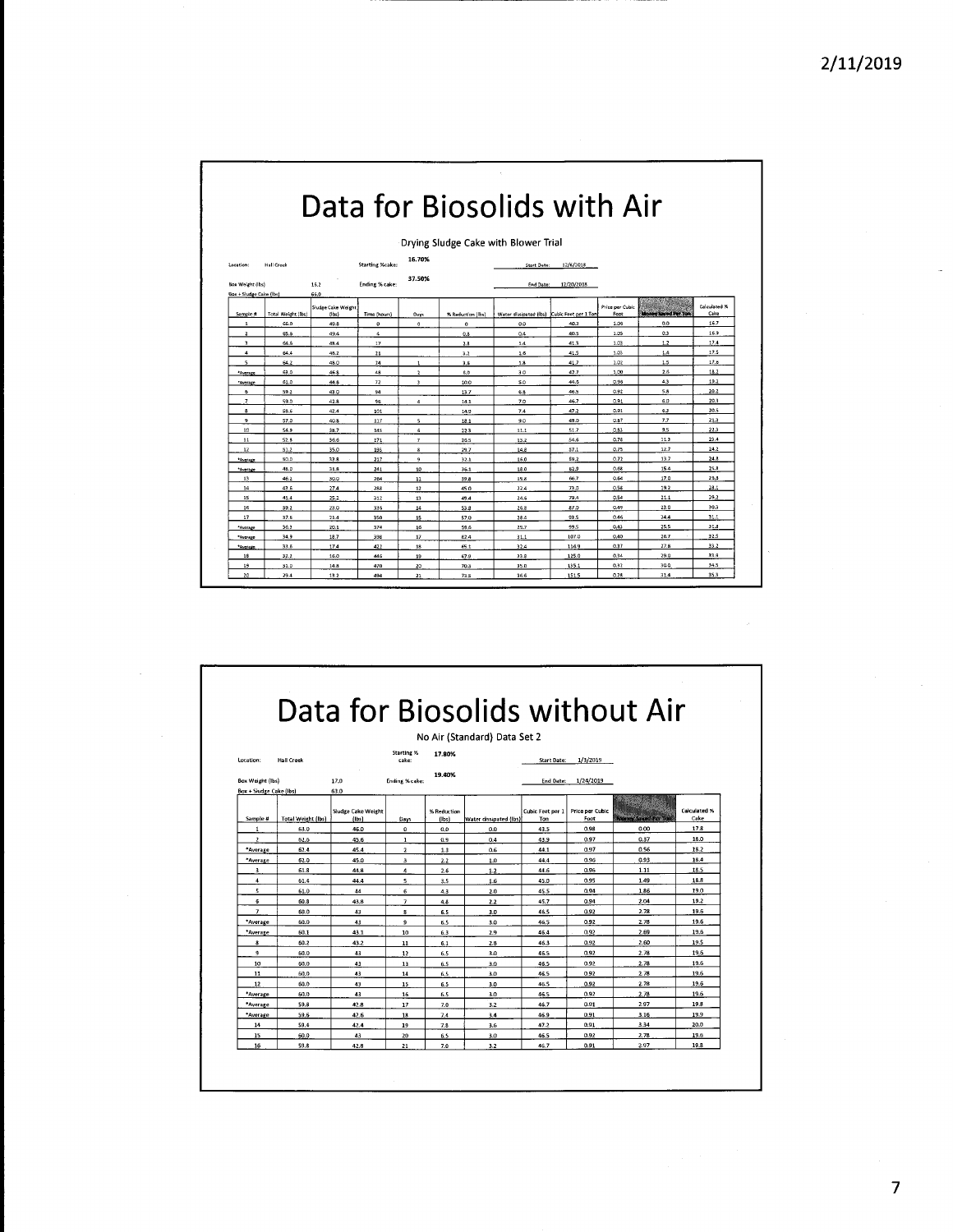# **Our Plan**

• At Damascus, in addition to the air we vent (waste), we plan to add a blower to introduce (force) air beneath the Biosolids, reducing the percent moisture content, which would decrease the number of hauling trips, reducing the cost of disposal.

• We are shooting for efficiency! A full scale model can easily be installed by WCSA at a low cost.

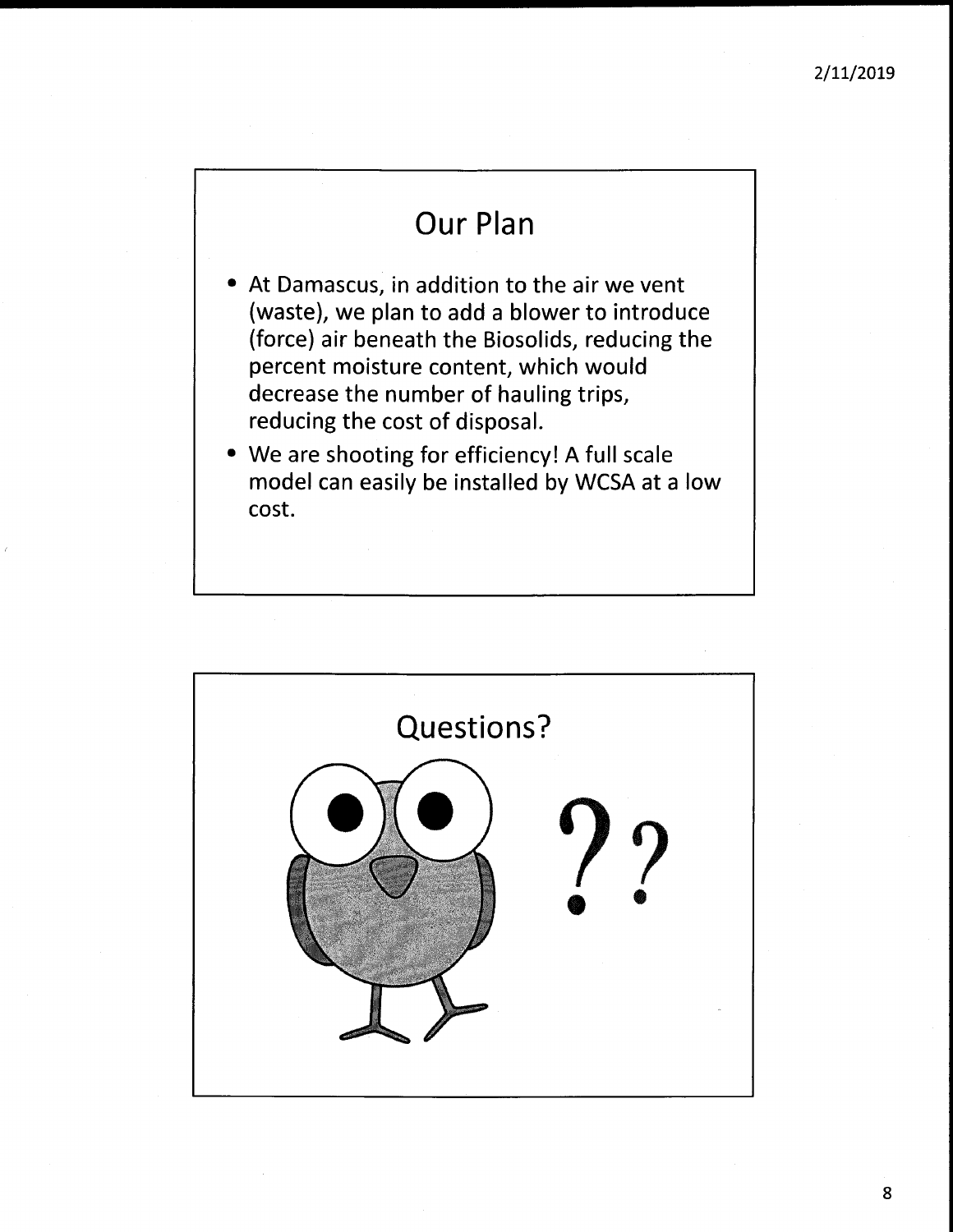

**Agenda Item 12 - Consideration of Task Order 1 Between Bennett Associates and WCSA for Screening System Upgrade to the Hall Creek WWTP**

- WCSA has a General Engineering Agreement with Bennett Associates. **Issues:**
- 12-inch interceptor carries waste water to Hall Creek.
- Waste stream passes thru a mechanical screen with 1-2 inch openings and material is collected in hopper. Flow also goes thru a grinder, but some materials passes thru like wipes, rags and other debris as seen in photos.
- Flow passesthru a mechanical screen which collects screenings for disposal
- Screens are not small enough to collect small particles and they also screen out some food material that is need for food for the microorganisms.
- Wipes, rags and other material can get by screen and the grinder creating pass by, or letting unwanted material by the screens.
- Updated screening system would assist in preventing pass by and also let needed food in for the microorgansisms.

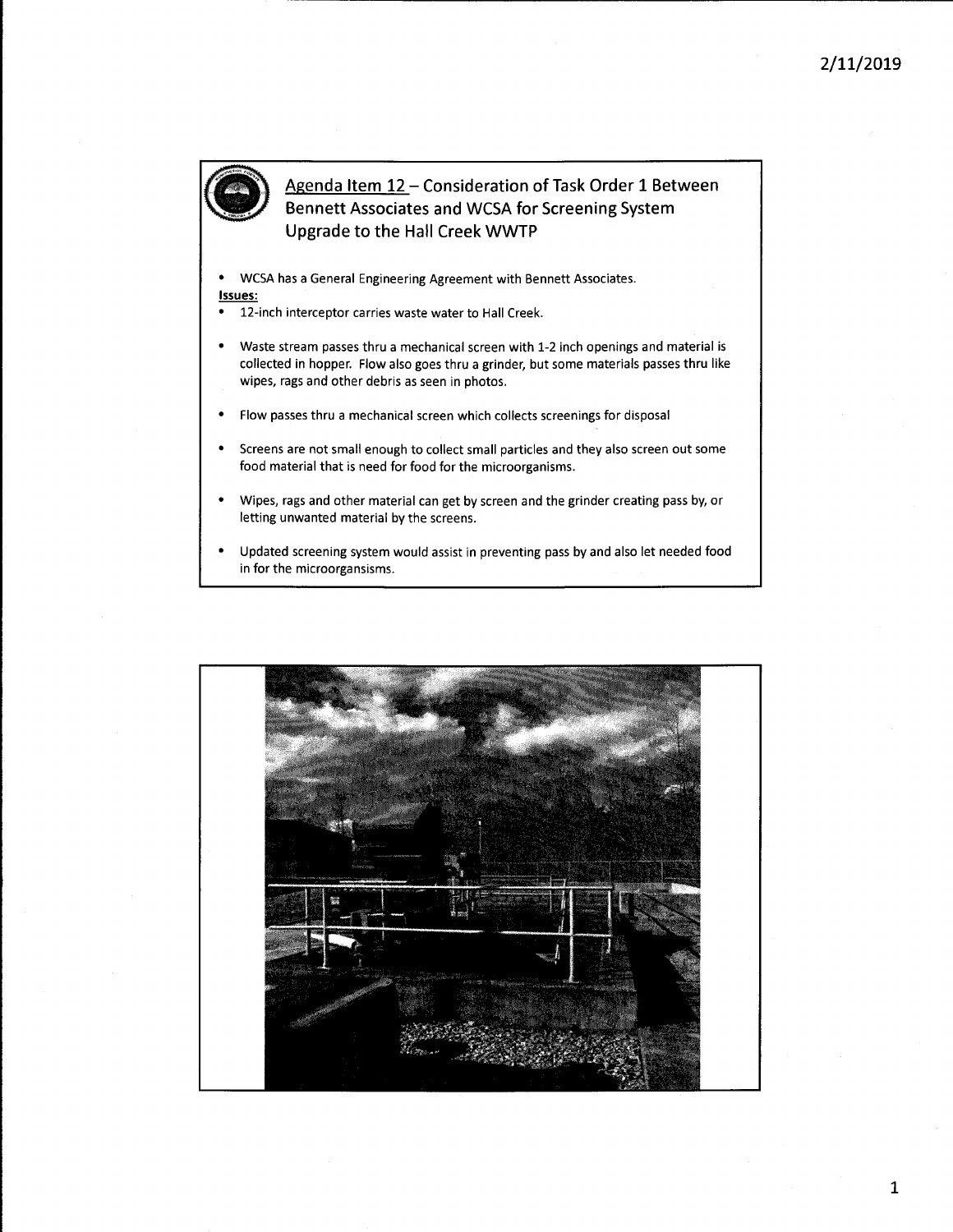



2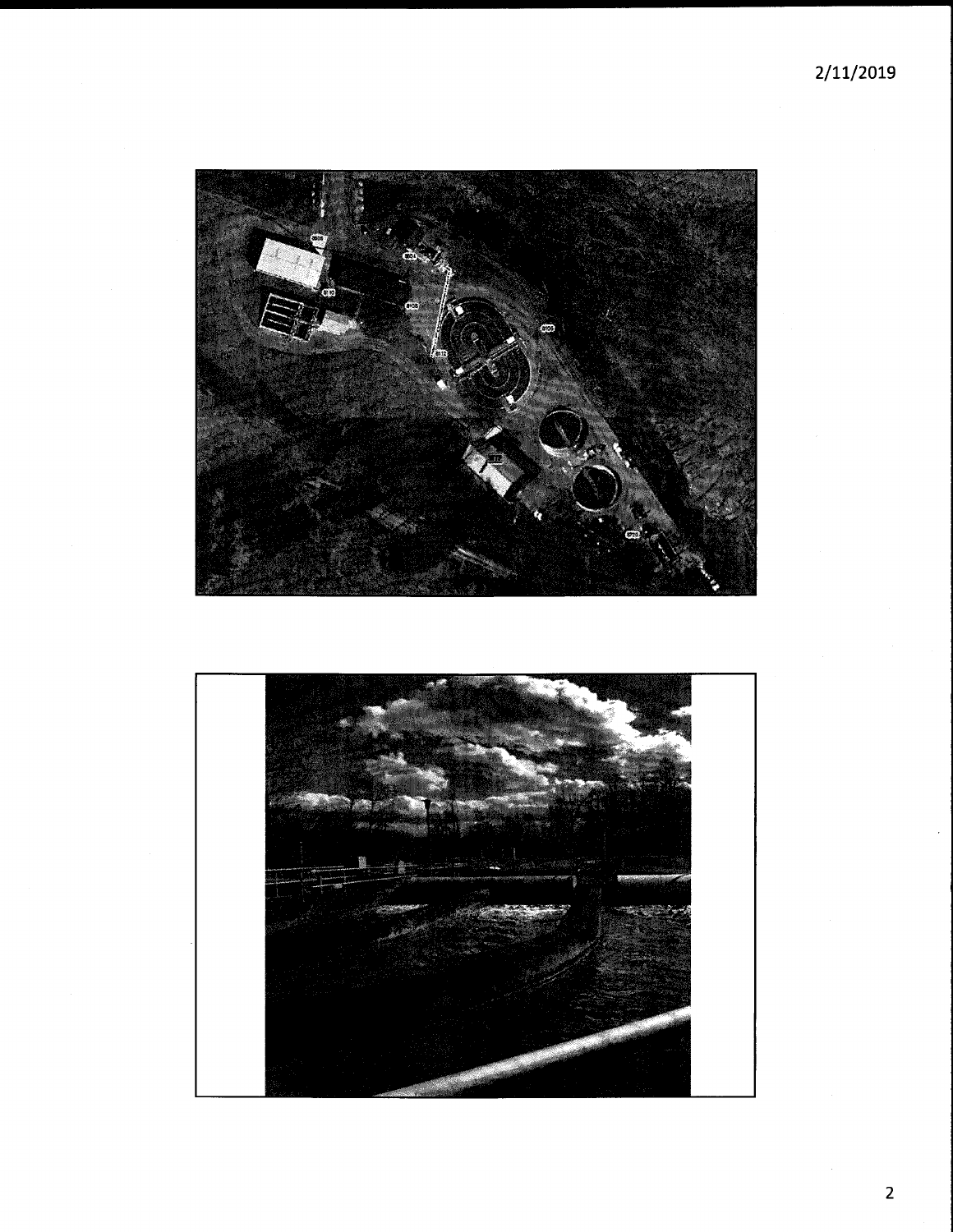

#### Solutions:

- Work with Bennett to identify deficiencies in the existing screening process.
- Working with Operator and Plant Manager to evaluate rehabing the existing screening system and reviewing safety features. \*\*\*\*\*WCSA's desire is to work with Bennett to find the best screening mechanism as practical.
- Once solution is established, Bennett will formulate a equipment procurement package that WCSA can take out to bid and perform contract administration.
- Bennett will also develop inspections standards and assist WCSA in the screening system upgrade
- Proposed task order is Hourly Not -to Exceed, \$28,254.36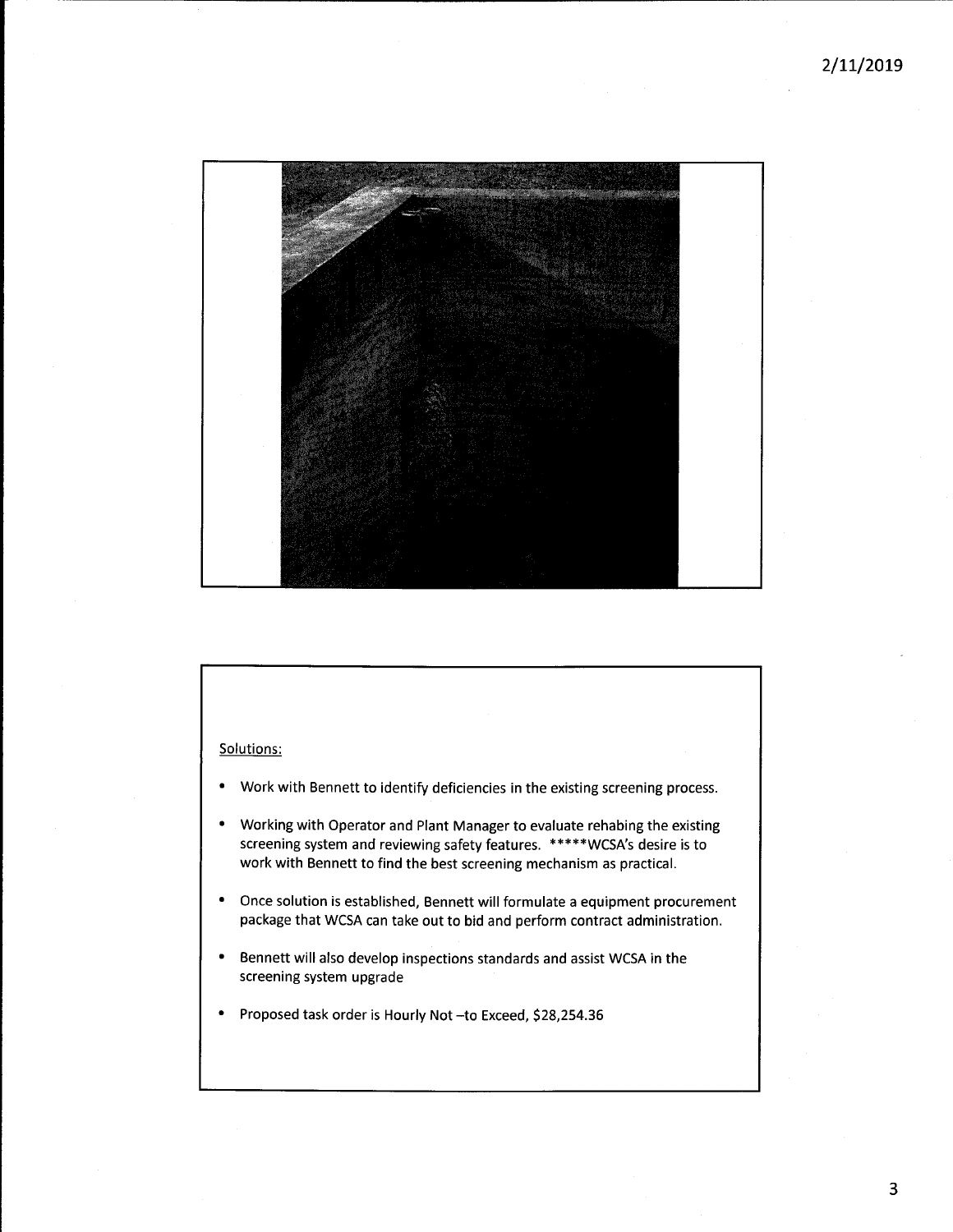Agenda Item 13 - Consideration of Awarding Construction Bids and Funding for Rich Valley Road Water Line Extension Project

- Project was bid with basically 3 contracts. A Contract 1, Contract 2 and a Combination Contract that combined Contracts 1&2.
- Bids were received on December 18<sup>th</sup>, 2018.
- All three contracts has the option as PVC for Option 1 and Ductile Iron as Option 2. Bidders were encouraged to submit bids for any contract or combination with the bids being evaluated on lowest bid and pipe selection (PVC vs. Ductile)
- Low bidder for ductile iron was:
- Contract 1- Little B Enterprises \$2,040,213.85
- Contract 2 McFall Excavating \$1,349,625.00

#### **Total bids: \$3,389,838.85**

WCSA has several reason preferring ductile iron to PVC pipe.

- 1. PVC requires tracer wire. Tracer wire is new to WCSA and question its long term longevity.
- 2. PVC requires stone bedding. Bedding mimicking a french drain, which makes it difficult to target leaks.
- 3. Ductile iron has been around longer and long term integrity is better known
- 4. Ductile iron is more resistant to mishandling.
- 5. Life-cycle costs of ductile is lower than PVC for operation and maintenance, less tap mishaps, easier to locate, WCSA sees lower leaks and breaks

Staff also felt it was important to review 3<sup>rd</sup> party information such as the "Ductile Iron Pipe Association". They suggested that ductile has 13 times more the impact strength. In evaluation from a PVC supplier, the PVC vs. Ductile cost comparison suggests that for 8" pipe PVC runs 17.86/ft, while ductile runs 30.80 /ft.

If you look at actual bids received for the project, for low bid, PVC is 38% higher and ductile iron is 8% higher than normal costs. This data suggests that bids received for ductile were better value than that of the Pvc.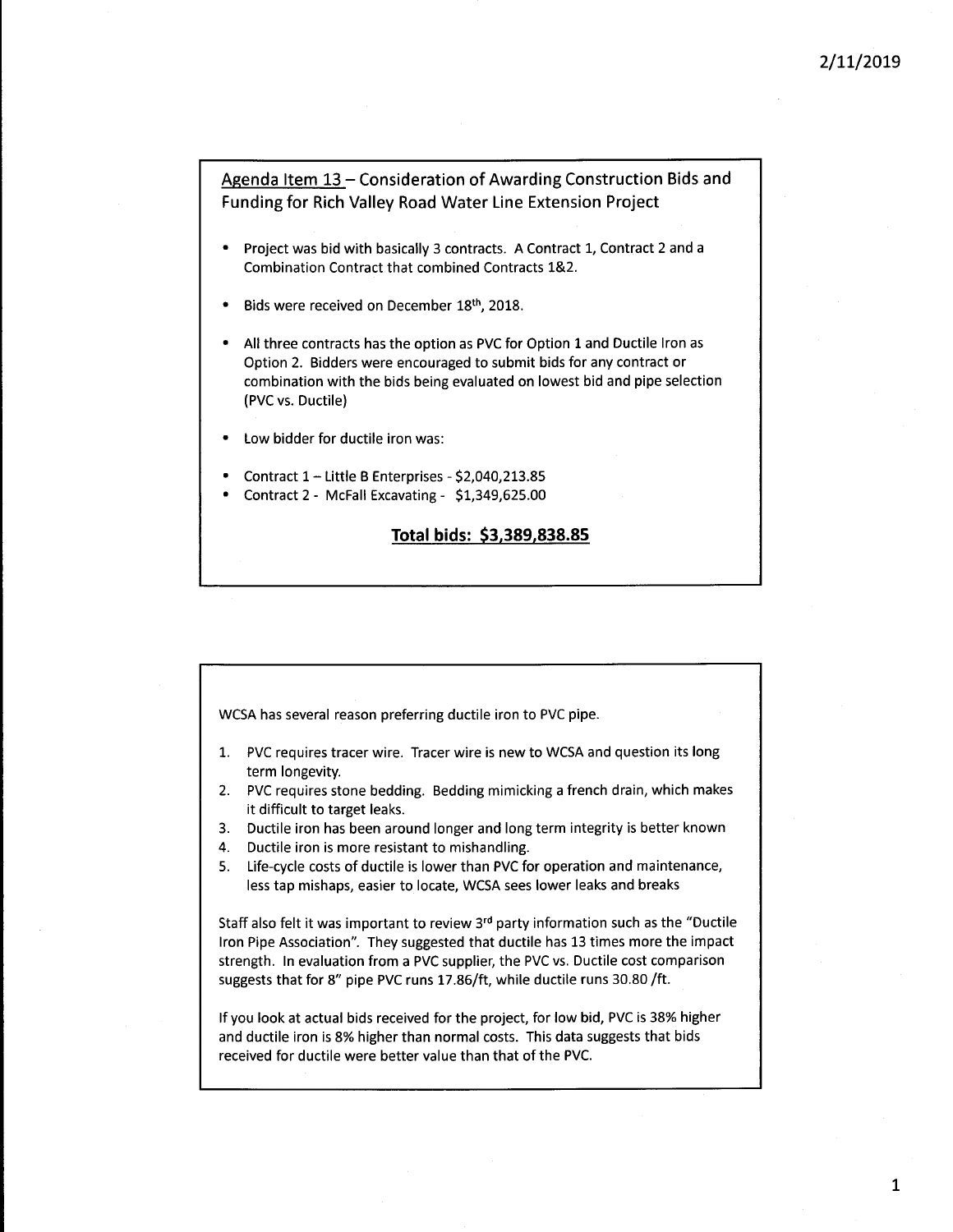

#### **Funding Timeline**

- April 1, 2017 the WCSA applied for project funding with the Virginia Department of Health (VDH) for the Rich Valley Road Water Line Extension Project. Involved replacing 7,700 L.F of old 4-inch cast long Rte. 19 and
- Department of Health authorized financial assistance of in the form of an \$1,663,900 loan; leaving a project budget shortfall of \$1,500,000
- WCSA evaluated funding and determined it would utilize reserve funds for the remaining \$1,500,000 portion of the needed funding for the project, bringing total project funding to \$3,163,900
- WCSA received bids on the project on December 18, 2018 with the lowest combination of bids for the project totaling \$3,389,838.85
- Adding a five percent (5%) contingency and enumerated project costs (\$11,831.78), bring total project cost to \$3,571,162.58, resulting in budget shortfall of \$407,262.58.
- WCSA has worked with VDH and agreed to complete the first phase of an Asset Management plan in return for VDH providing an additional \$180,000 in grant funds for the project, leaving a budget shortfall to \$227,262.58.